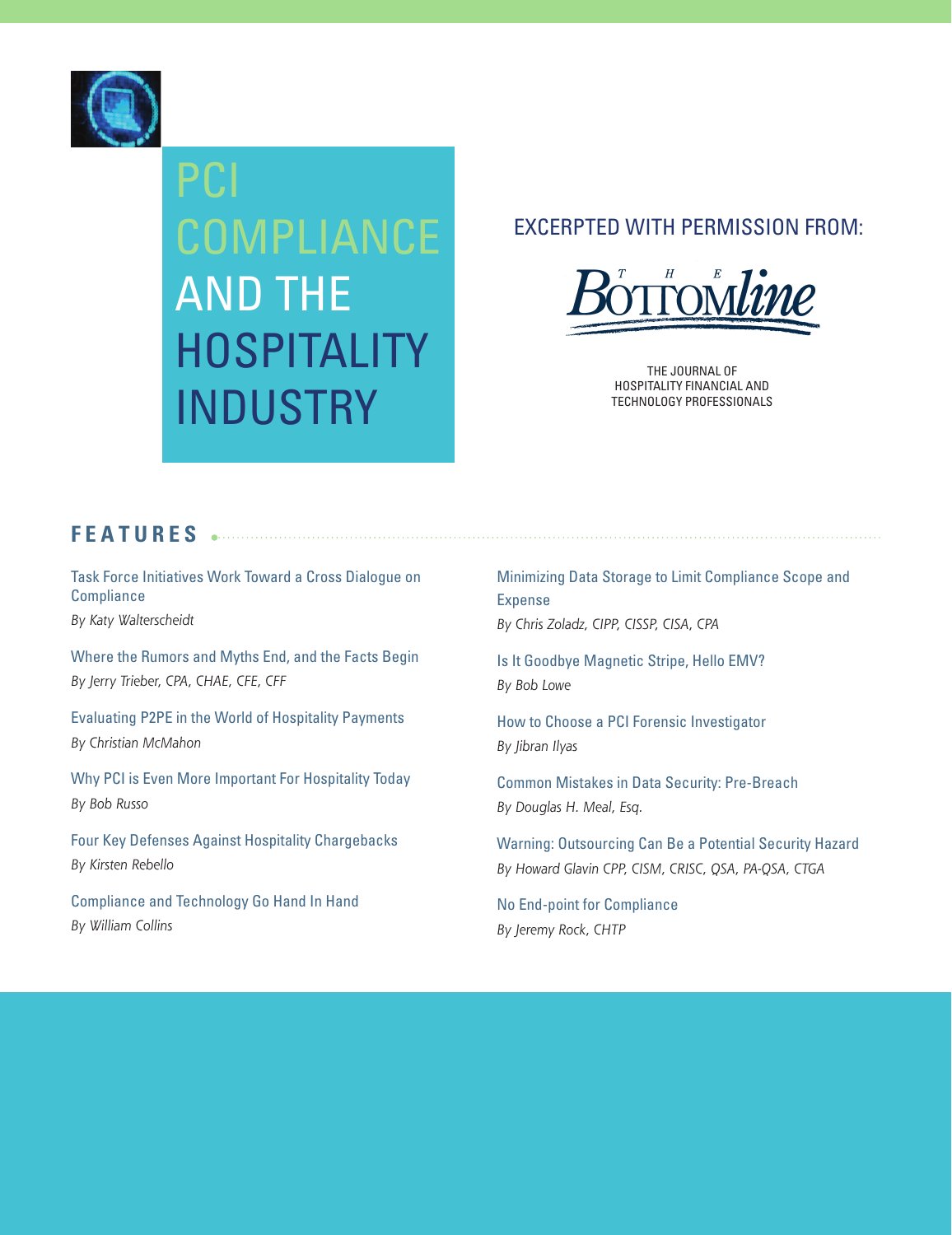<span id="page-1-0"></span>

## PCI COMPLIANCE AND THE **HOSPITALITY** INDUSTRY

*Running over the next five issues, The Bottomline and the HFTP PCI Compliance Task Force feature a series of articles focusing on areas of top concern with PCI Compliance and how it relates to the hospitality industry.* 

## **TASK FORCE INITIATIVES WORK TOWARD A CROSS DIALOGUE ON COMPLIANCE**

*By Katy Walterscheidt*

et's set the scene: It's September 2010 and *Hospitality Upgrade* is hosting<br>its CIO Summit in San Francisco, Calif. Several hotel CIOs casually gathe<br>with Frank Wolfe, CAE, CEO of HFTP, and eventually start discussing<br>the et's set the scene: It's September 2010 and *Hospitality Upgrade* is hosting its CIO Summit in San Francisco, Calif. Several hotel CIOs casually gather with Frank Wolfe, CAE, CEO of HFTP, and eventually start discussing confused about requirements, frustrated with fines and tired of being the largest target for credit card criminals.

#### **HFTP Decides to be an Advocate for the Industry**

You see, 40 percent of all breaches are from the hospitality industry.<sup>1</sup> So someone needed to step up and begin the steps towards addressing the problems that the industry had. That's when Wolfe and then HFTP Global President, Terry Price, CPA, CHAE, CHTP, decided that HFTP could be the advocate that the industry so desperately needed in regards to PCI (Payment Card Industry) compliance.

Soon after the CIO Summit, HFTP announced that it was hosting a Roundtable that would bring about dialogue between all parties involved with hospitality PCI compliance. The ultimate goal would result in a best practices document that both industry professionals and credit card companies could use to better understand how PCI compliance impacts the industry.

HFTP put a call out for those interested in joining the Roundtable. The response was positive and a group was formed. HFTP needed someone to lead the group and Jeremy Rock, CHTP, president of RockIT Group stepped up to the task.

#### **Dialogue With PCI Security Standards Council is Crucial**

The first meeting of the Roundtable was in April 2011 in Dallas, Texas. Before the meeting even started, Wolfe and Rock realized that the credit card security issue was a much bigger task than just writing a best practices document. So, the Roundtable turned into a task force full of industry professionals representing more than 7,500 hotels, payment processors, consultants, resorts and QSAs.

Those present at the task force meeting discussed the issues they had with PCI compliance. The task force kept stressing the need for dialogue between the hospitality industry and the PCI Security Standards Council (PCI SSC), the global forum that represents the major card brands. So HFTP joined the council as a stakeholder and has started discussing how the PCI SSC and HFTP can work together on issues that need to be addressed.

One of the main things the task force realized is that PCI compliance for the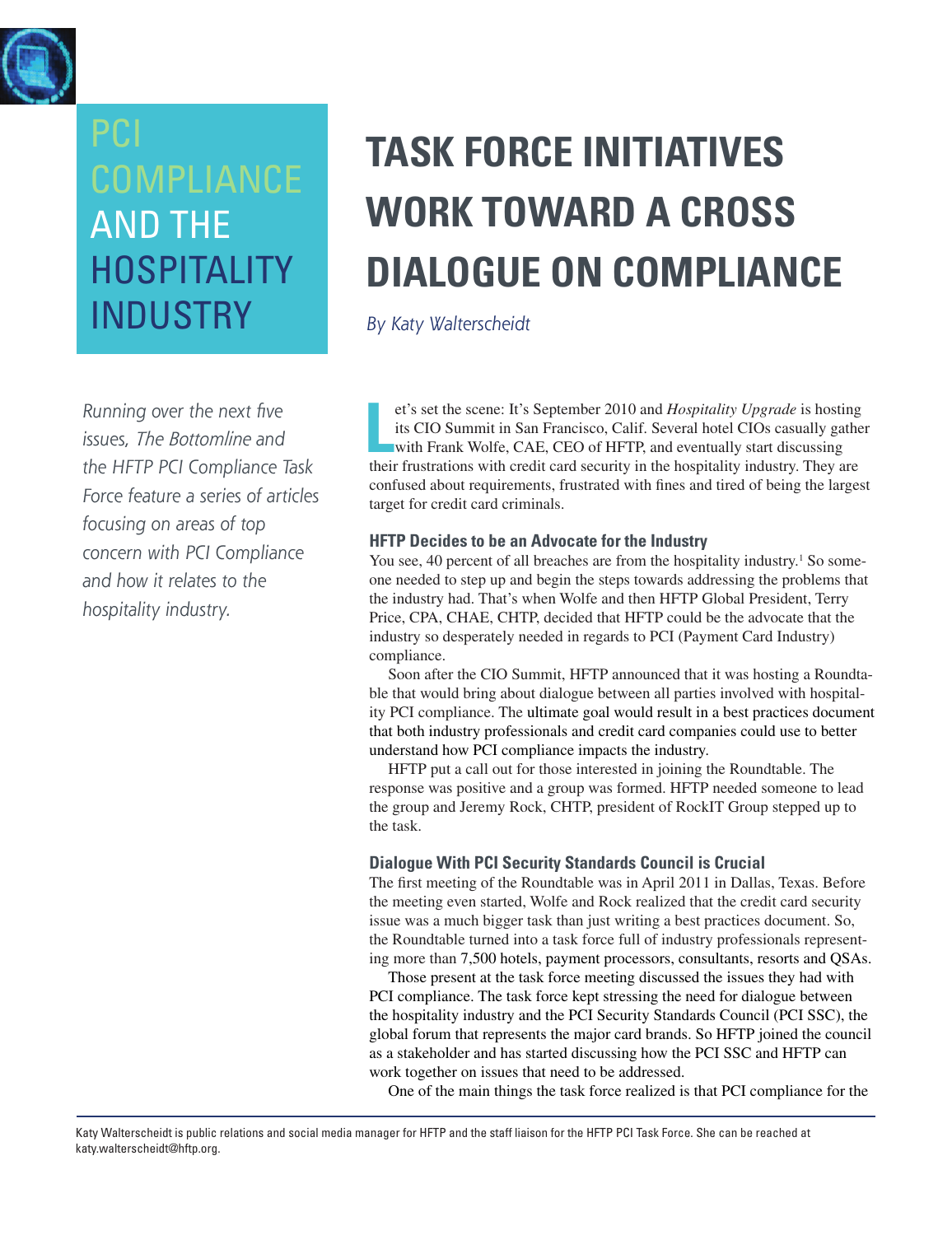

hospitality industry is much different than other industries. Not only are hotels one of the largest targets for security breaches, but they also have unique situations that credit card companies don't necessarily understand (We'll go into more

details about this in a future article here in *the Bottomline)*. So an open form of communication between the industry and the credit card brands is crucial to improving security at each property.

#### **Deciding on the 12 Initiatives and Getting Started**

The task force eventually came up with 12 basic initiatives that they felt were important to implement for the hospitality industry *(listed at right)*. The initiatives have a wide spectrum of time and effort involved, but some of them were easy for the task force to get started on right away.

First, an online repository was created for PCI compliance on the HFTP web site. Continuously updated, the repository includes links to webinars, best practices tips, a sample Self Assessment Questionnaire (SAQ) and more.

Then, the task force hosted a PCI Compliance Boot Camp at HITEC 2011

in June. Over 100 attendees discussed what PCI compliance means, how to remove card data from their property, best practices for compliance and more. The boot camp was a success and the task force plans to host more in the future.

HFTP and the task force also organized a PCI compliance special focus for *the Bottomline* magazine. That is what you see here.

In each issue — now until June 2012 — you'll find two to three articles dedicated to various topics on PCI compliance. Different experts and task force members will tackle some of the major issues hospitality professionals face with data security like end-to-end encryption, choosing a breach investigator, why the hospitality industry is unique in PCI

compliance, the future of PCI compliance and more. So be sure to check back each issue for more articles. **Plenty More to Come** One lesson learned from the past year is that PCI Compli-

#### PCI Compliance Task Force's 12 Initiatives

- Develop industry focused certification programs **1**
- Develop an FAQ online forum that is updated frequently **2**
- Create an educational initiative targeted at owners and executives **3** 
	- Create for distribution property staff training materials **4**
	- Develop an industry roadmap for achieving PCI Compliance **5**
- Educate the industry on the use of encryption technology and tokenization **6** 
	- Educate QSA's on hospitality industry technologies **7**
	- Educate regulators on hospitality industry requirements **8**
	- Establish workshops for the Self Assessment Questionnaire (SAQ) **9**
	- Develop a forum to address hotel and management company issues **10**  (in regards to multiple party involvement)
		- Foster sharing of info on known threats **11**
		- Publish a current top 10 forensic/QSAs recommendations **12**

ance is complicated for the hospitality industry. The PCI Compliance Task Force has a long road ahead of them, but they're dedicated to making sure the industry knows how to protect themselves from breaches.

Be sure to keep up with HFTP and the PCI Compliance Task Force as they continue to implement their 12 initiatives. You can start by visiting the PCI Compliance Repository in the Resources section of the HFTP web site and by reading the following articles on PCI compliance.

*1. 2010 Verizon Data Breach Investigations Report.*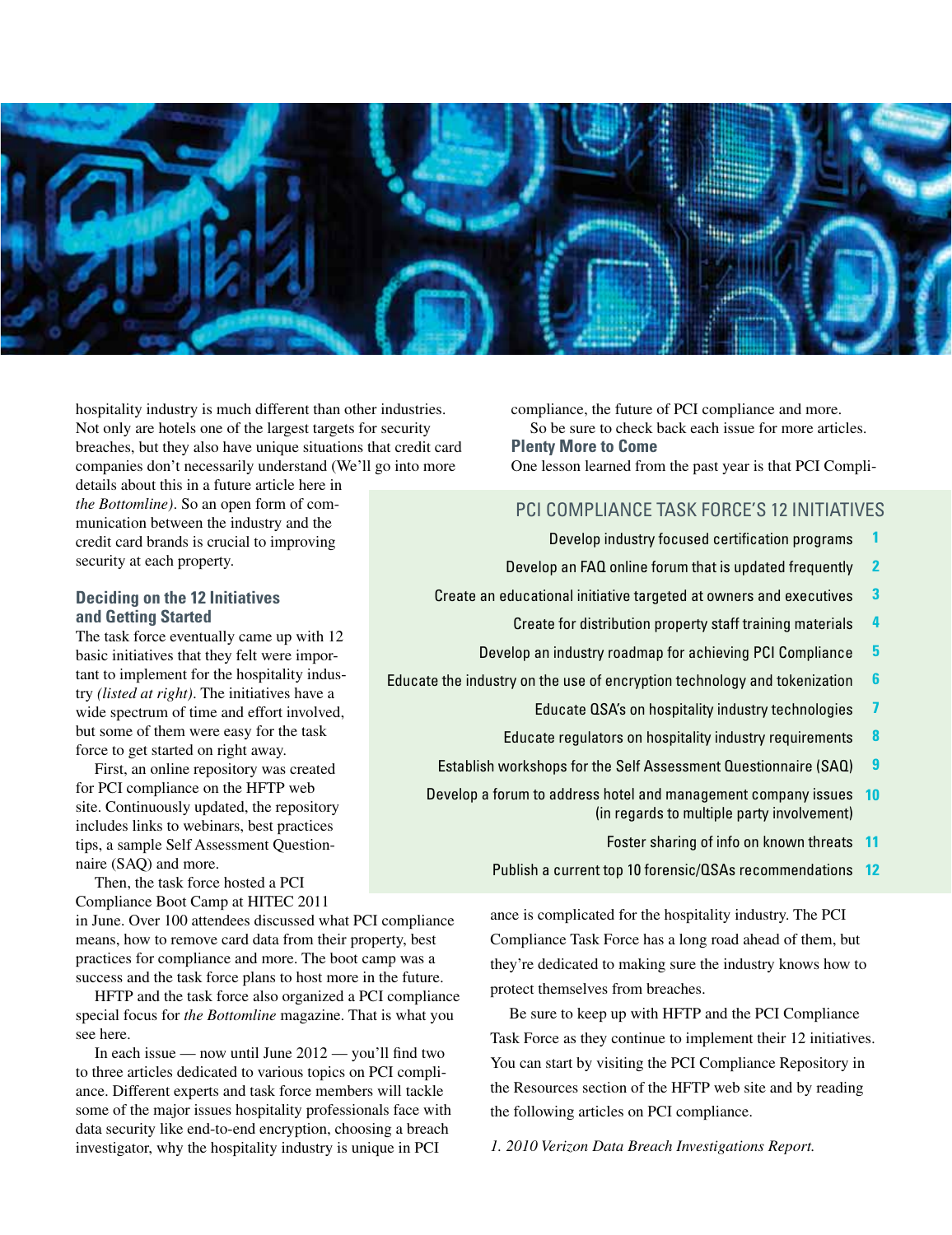<span id="page-3-0"></span>

## PCI Compliance And the **HOSPITALITY INDUSTRY**

*PCI Compliance in the hospitality environment requires an infinite number of processes to review and modify, and hefty fines for non-compliance. Manage the task by distinguishing what is important.*

## **Where the rumors and myths end, and the facts begin**

*By Jerry Trieber, CPA, CHAE, CFE, CFF*

**A**term familiar to many of us in the hospitality industry today is PCI Compliance, which is a realistic goal for every hospitality enterprise. I would say that a majority of us working in areas of finance and technology for hospitality companies have viewed this as a topic top concern, trying to sort through the piles of information passed our way. To help you distinguish what is important, I hope to dispel some of the myths and rumors surrounding PCI Compliance.

#### **The Twelve Commandments of PCI Compliance**

Wikipedia.org defines the term *PCI* as an acronym for the "Payment Card Industry," the industry association comprised of "debit, credit, prepaid, ATM, and POS cards and associated businesses." In turn, the term "PCI-DSS" refers to the PCI Security Standards Council's Data Security Standards; the PCI Security Standards Council is the rule-setting body regarding credit card data security. By inference then, PCI Compliance simply means adhering to the PCI-DSS.

At its core, the PCI-DSS are comprised of 12 domains, which I have affectionately termed "The Twelve Commandments" of PCI Compliance. Each domain must be strictly followed in order to achieve PCI Compliance. The first two domains concern building and maintaining a secure network. Specifically they require installation and maintenance of firewalls to protect cardholder data, as well as the use of non vendor-supplied passwords for all hardware, software and other systems where cardholder data is stored, processed, transmitted, viewed or otherwise interacted with.

The next two concern protecting cardholder data and specifically call for the protection of such data through encryption across public networks. The two that follow require installation, use and maintenance of anti-virus software, as well as use of secure information technology systems and applications.

The next three domains concern "implementing strong access control measures" which specifically require that access to cardholder data be restricted on a business "need-to-know" basis, that each person with computer access be assigned unique access credentials and that physical access to cardholder data be adequately restricted. Next are two that require that systems where credit cards are processed are adequately monitored and that access controls are tested. The final domain requires that policies addressing information security be maintained and updated. These 12 domains constitute "The Twelve Commandments" of PCI Compliance.

Jerry Trieber, CPA, CHAE, CFE, CFF is director of field accounting for Crestline Hotels and Resorts, HFTP Global secretary and a member of the HFTP PCI Compliance Task Force. He is also a frequent speaker at HFTP educational conferences and will be speaking on this topic at the 2011 HFTP Annual Convention & Tradeshow.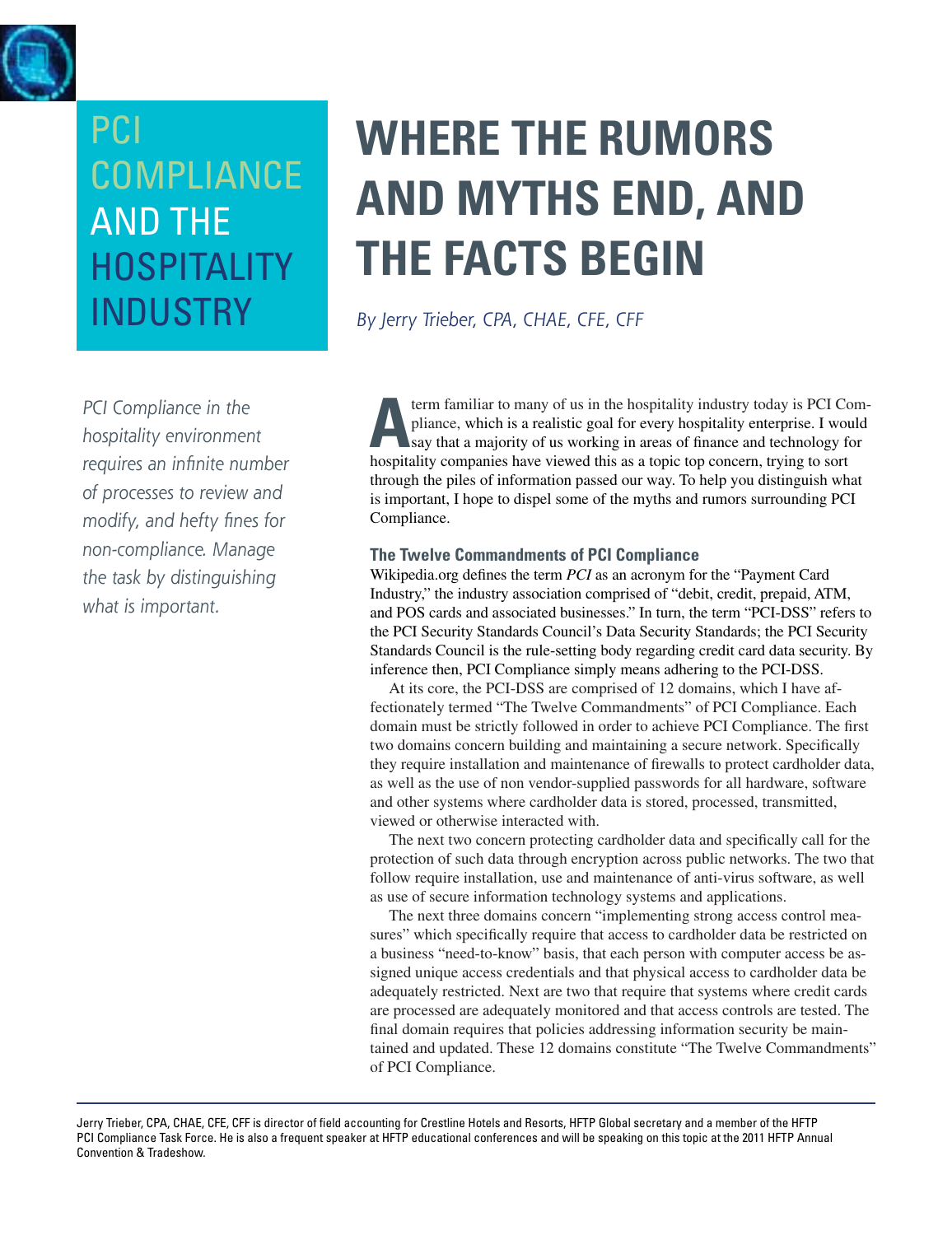

#### **Be Diligent With Your Data Management**

With "The Twelve Commandments" of PCI Compliance in mind, some PCI Compliance items to consider are:

#### ACCESS

Review who has access to view guests' complete credit card numbers in the property management system (PMS), point-of-sale system (POS) or gateway software (the "middleware" which captures credit card transaction information from the PMS and POS to send to the acquiring merchant bank). Only those employees with a "business need–to-know" purpose should be able to view guests' complete credit card numbers in these systems.

#### IMPRINTS

Review if and/or why credit cards may be imprinted at your place of business, especially concerning merchant bank retrieval request and chargeback information request requirements. It is a myth that merchant banks require imprinted credit card numbers in order for merchants to "win" a chargeback, so stop this unnecessary practice.

#### STORAGE — PRINTED DOCUMENTATION

Review proper storage of registration cards (for those enterprises using paper-based processes). Under PCI, as well as federal and local privacy laws, any printed document containing personal or other private data must be physically secured with access adequately restricted at all times.

#### STORAGE — AUTHORIZATION BINDERS

Review where front office employees maintain "credit card authorization binders" and forms used for third party billing authorizations. If these forms are easily accessible in an accordion file, binder, bucket or other container at the front desk, then PCI Compliance may have been violated. All cardholder information must be secured, whether on paper or in a computer system. STORAGE — SALES AND CATERING

Review where sales and catering files are stored. Do these files contain credit card information? Often, these files may contain "sticky" or other note papers where complete credit card numbers may be in written form. Note, that this is a violation of PCI rules if this information is not under lock-and-key.

#### STORAGE — ELECTRONIC DATA

Review sales and catering electronic systems (such as Newmarket/Delphi and SalesPro). Are credit card numbers entered in notes, comments or other such fields? These fields are not encrypted, rendering any credit card data stored in such fields accessible to hackers or employees to pilfer credit card numbers or other personal data. Credit card data must only be entered in the fields designated for such purposes in these systems.

#### **PASSWORDS**

Review if credit card data or access credentials (computer passwords) are written on a sticky note placed on employees' computer monitors. How many times have we walked around our sales, catering and accounting offices and paid attention to the notes that abound? Passwords and other information shouldn't be in plain sight or easily obtainable, shared or learned (by others).

#### SPECIAL THANKS: EXPERT REVIEWERS

The Bottomline would like to express gratitude to the following industry experts who reviewed the articles for the PCI Compliance series published in this issue.

#### **John Edwards**

Regional Director of IT, East Dolce Hotels & Resorts

**Mark Haley, CHTP** Managing Partner The Prism Partnership, LLC

#### **Ron Hardin, CHTP**

VP of Technology Davidson Hotels and Resorts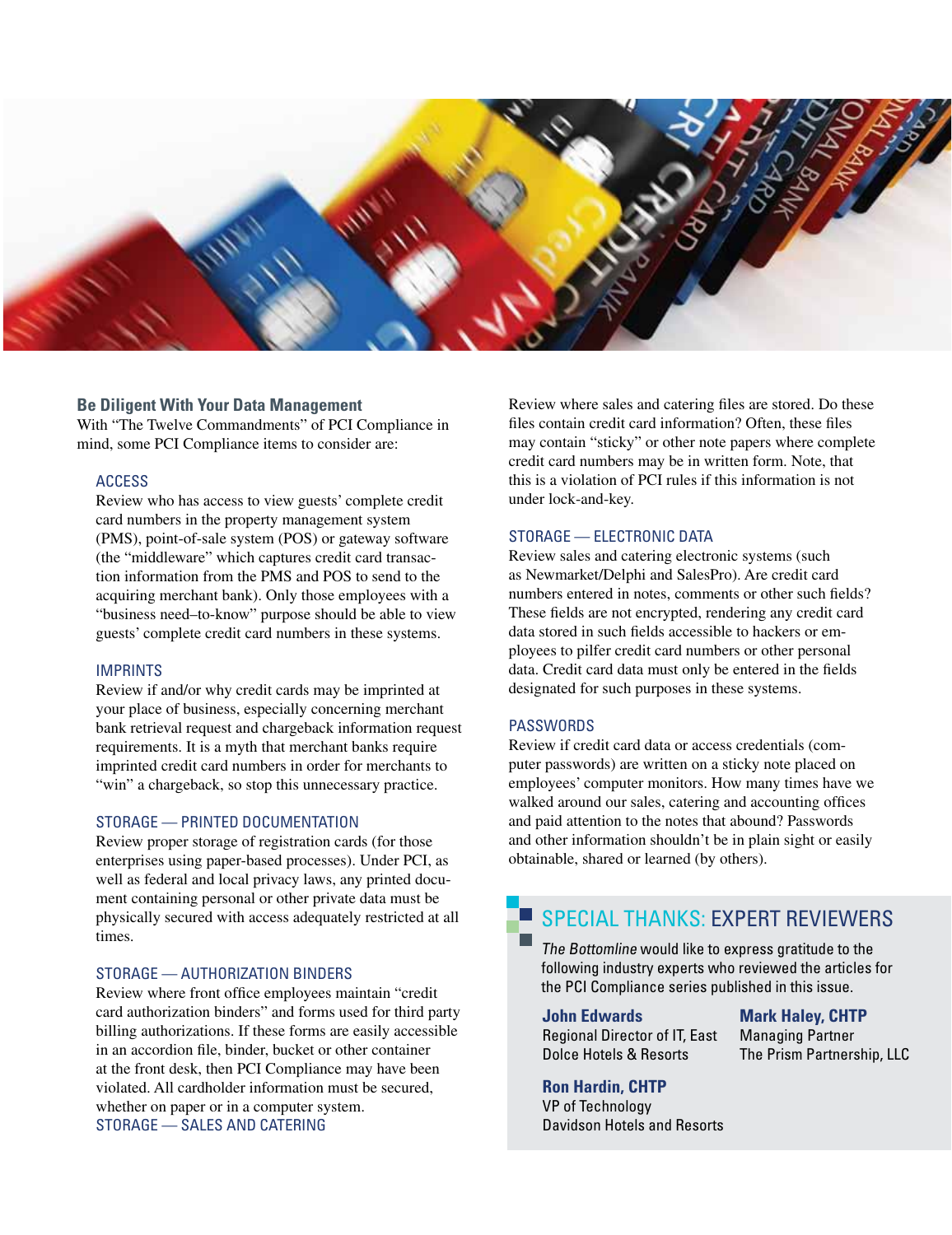#### **Separating Facts From Myths**

As we can see from the above items, PCI Compliance requires a multi-disciplinary approach. Accounting, IT and operational employees must all work together to implement and maintain the requirements of PCI Compliance. However, since there is a multitude of information in the public domain regarding PCI Compliance, and since PCI Compliance requires a multi-disciplinary approach, how can the facts be separated from the myths and rumors?

#### MASKING NUMBERS IS ENOUGH

One myth concerning PCI Compliance is that if an enterprise's PMS or POS masks (hides) all but the last four digits of a credit card number, then the PMS or POS is PCI Compliant. Masking credit card numbers is only a small part of PCI Compliance and is guest-facing (external); the PMS or POS may not be storing data internally in a compliant manner.

#### ALL PMS/POS ARE COMPLIANT

Another myth is that PMS or POS vendors only sell systems that are PCI Compliant. Hotel, restaurant and other franchise brands may contact noncompliant hotels, restaurants and other businesses, as may vendors. Both may

*There is no "de minimus" valuation for the volume or dollar amount of credit card transactions required for PCI Compliance; even one credit card transaction for one dollar requires the credit card accepting-entity to be PCI Compliant.* 

upsell items not needed or use lingo unfamiliar or confusing to even the most consummate hospitality financial and technology professional. In addition, upgrades or updates required to make a PMS or POS PCI Compliant are borne by hotel and restaurant owners, not by management companies or franchisors. Check the site: *pcisecuritystandards.org* for the only authoritative list of products and versions certified as compliant.

#### COMPLIANCE IS COSTLY

A third myth is that PCI is costly. Although there are monetary and labor costs associated with becoming PCI Compliant, credit card issuers have fined merchants for non-compliance in amounts far outweighing compliance costs. These fines may start relatively low (\$20 per month for failing to submit a required self-assessment questionnaire, network scan or other documentation of PCI Compliance), but can quickly escalate to the tens and hundreds of thousands of dollars, and even to the inability to accept credit cards for payment. In the event of a data breach, these fines, penalties and costs can escalate nearly exponentially, as can the loss of one's business reputation.

Personally, I have known hotel organizations to be fined in excess of \$400,000 for PCI Compliance violations. In 2009, TrustWave SpiderLabs reportd 38 percent of investigated breaches were in hospitality; in 2010, Verizon reported 40 percent.

#### SYSTEMS ARE SECURE

A final myth is that hospitality technologies and systems are fairly secure and are not often breached. Unfortunately, this is one of the biggest myths. On September 9, 2010, HEI Hotels warned of a data breach affecting 3,400 customers: a PMS at a New York hotel, as well as POS systems at other hotels were breached between March 25 and April 17, 2010. In addition, on March 1, 2010, Wyndham Worldwide announced its third hack in less than 12 months.

#### **Separating Facts From Rumors**

As with myths, so too are there rumors concerning PCI Compliance.

#### PCI COMPLIANCE IS REQUIRED

One rumor surrounding PCI Compliance is that if a business entity (hospitality or otherwise) accepts credit cards as methods of payment, then that entity is required to be PCI Compliant under their merchant agreement. This rumor is not a rumor, but a fact. There is no "de minimus" valuation for the volume or dollar amount of credit card transactions required for PCI Compliance; even one credit card transaction for one dollar requires the credit card accepting-entity to be PCI Compliant.

#### FRANCHISES HANDLE COMPLIANCE

Another rumor surrounding PCI Compliance is that if a hospitality enterprise is a franchisee of a brand, then PCI Compliance is handled by the franchisor and, consequently, PCI Compliance is guaranteed. As we discussed above, this rumor is indeed a rumor. Levels of PCI compliance vary by brand and management (corporate vs. franchised locations). Each hospitality enterprise must be certified independent of brand requirements. Brands handle their proprietary systems (PMS, POS), but owners must bear the costs of upgrading to the most current "PCI Compliant" versions of those systems. The merchant, in this case the hotel, is always responsible for the costs of compliance or non-compliance.

As we have seen, PCI Compliance in the hospitality environment requires an infinite number or processes to review, many processes to modify and fines in excess of \$400,000 for non-compliance. However, the rewards for complying are priceless.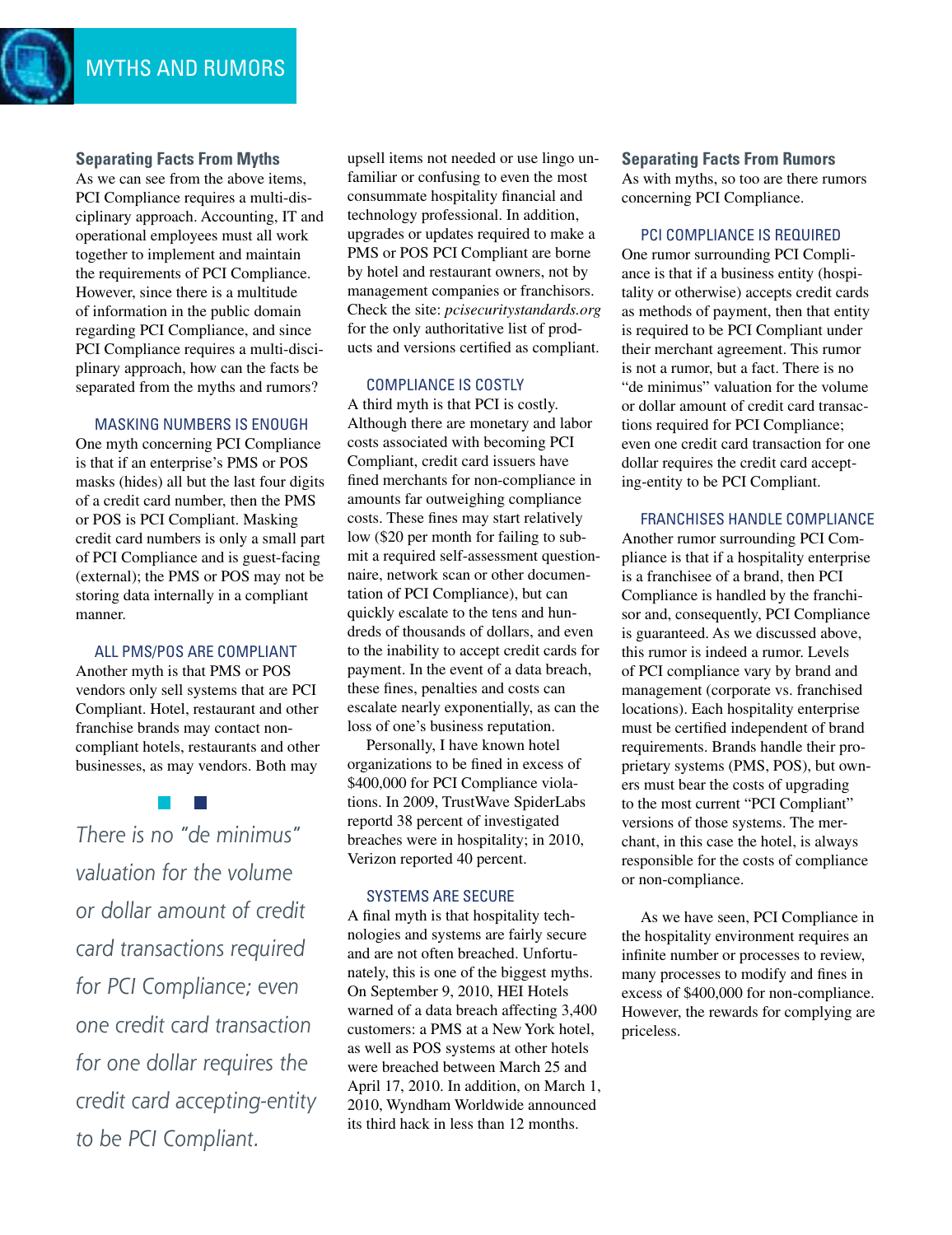<span id="page-6-0"></span>

*Point-to-point encryption and tokenization are still evolving, so understand how to identify the technology with the right fit by understanding all your business processes, asking the right questions, choosing trusted partners and keeping yourself updated.*

## **Evaluating P2PE in the World of Hospitality Payments**

*By Christian McMahon*

**As every business owner now knows, credit card security is an ongoing struggle and PCI Compliance is only the starting point for data theft prevention strategies. Just like in an arms race, merchants as well as the rest o** struggle and PCI Compliance is only the starting point for data theft rest of the players in the payments industry are trying to keep up with the hackers and thieves. Point-to-point encryption (P2PE) and tokenization solutions are responses to the escalating and evolving threats in the payment security landscape. As a merchant you need to understand how these technologies will affect your cardholder data environment and fit into your overall risk management and compliance strategy.

Though P2PE technology has been around for years, it is still early in its genesis in the hospitality payments world. What makes P2PE in our industry so complex are the numerous points where payment card data can enter the merchant environment, the unique lifespan of the payment cards and the number of interfacing systems that make up the merchant environment. For example, a hotel merchant may have front desk terminals, call center reservationists, back office accounting systems, multiple point-of-sale systems and retail/booking web sites. Each of these systems may have different methods of capturing, transmitting and storing payment card data. P2PE solutions will have to be flexible enough to support each point of entry and business process and will no doubt encompass both hardware and software components. *(See the Point-of-Entry diagram on page 33).*

#### **Multiple Points of Destination**

Not only are there multiple points of entry to consider, there are also multiple end points, or points of destination. The term "end-to-end encryption" or E2EE is often confused with point-to-point encryption. E2EE often is thought of on a grand scale and defined as encryption between the local entry point and the merchant's bank. In reality though, there is no vendor today that covers this entire path. P2PE can be described as encryption from a beginning point to an end point that is connected securely to the back end banking networks. These end points can be interfaced with gateways, processing agents, banks or even the card associations. Because P2PE more accurately describes the solutions in the marketplace today, it has become the standard way of describing encryption services and is the term advocated and used by the PCI Council.

P2PE technologies work to protect and secure payment card data as it is being transmitted through and from the merchant environment. This is commonly referred to as "data in motion." P2PE places this data in a wrapper that can only

Christian McMahon is product manager for lodging and security solutions at Merchant Link, LLC in Silver Spring, Md. and a member of the PCI Compliance Task Force. He can be reached at Christian.McMahon@merchantlink.com.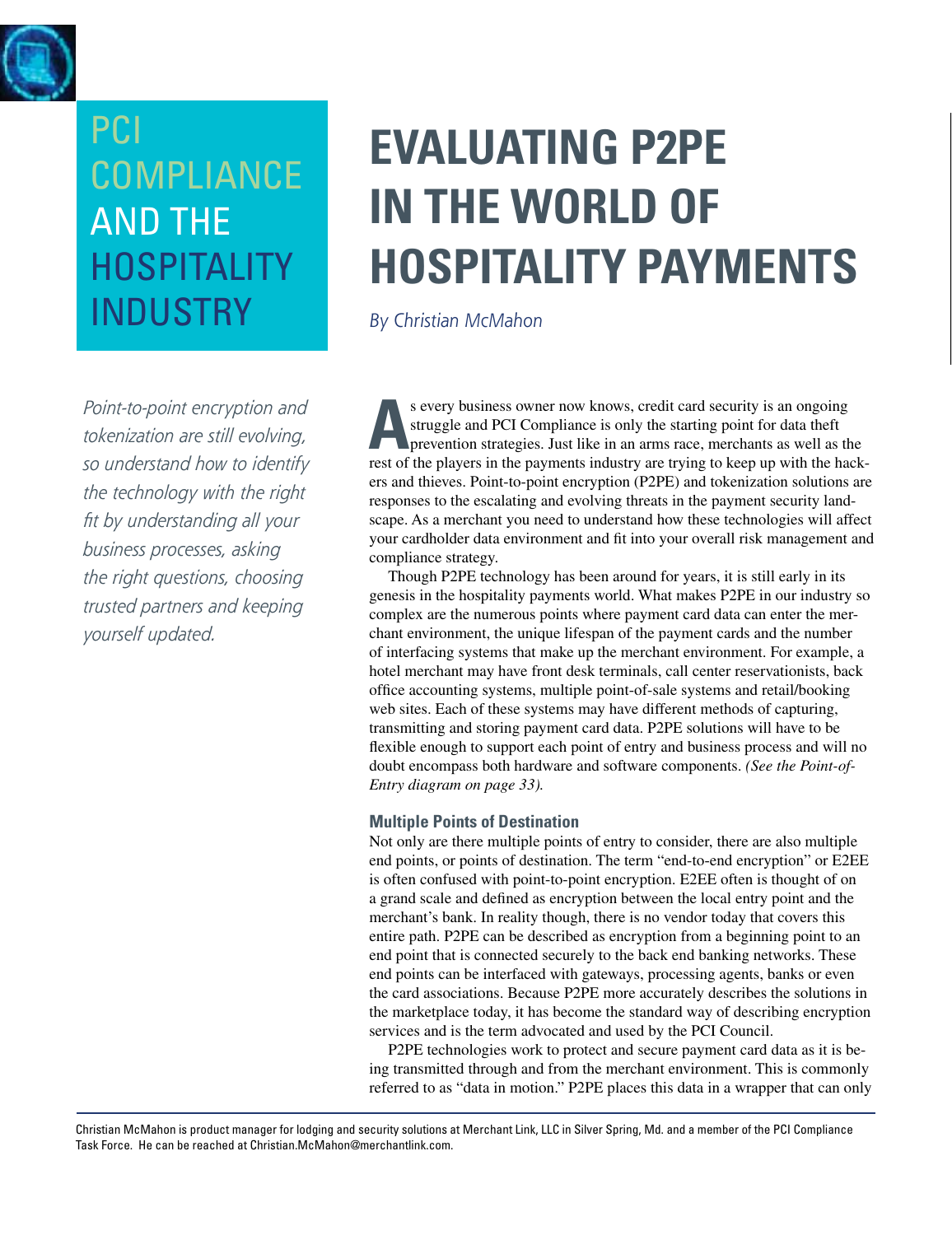

be decrypted by an endpoint that has the requisite key. The merchant should never possess or have access to the cryptographic keys or a decryption function that would allow encrypted data to be decrypted. This was pointed out in the "Initial Roadmap: Point-to-Point Encryption Technology and PCI DSS Compliance" document issued by the PCI Council in October 2010.

The goal of P2PE technologies is to encrypt as close to the point of entry as possible and guard against thieves who attempt to install sniffing/hacking software on a merchant's network. For example, in an online transaction, where a software-based P2PE solution is typical, the encryption should occur from the point the payment data is manually entered or received from a third party system. If the payment card data is entered from a call center or a card swipe, a hardware-based solution is typically employed. The encryption should occur as close to or within the device as possible. The encrypted payment data is transmitted to a third

party vendor who hosts the decrypting mechanism, otherwise known as the host security module (HSM). At that point, the data goes out to the banking networks for authorization and payment.

#### **P2PE VS. Tokenization**

When evaluating the implementation of a point-to-point encryption solution, merchants need to think about whether encryption alone is sufficient, not only from a security standpoint, but also from a practical standpoint — especially in a hospitality environment.

If P2PE protects data in motion, tokenization is its

counterpart and protects data at rest by completely replacing the payment card numbers with tokens that are meaningless if stolen. Tokenization has been defined by VISA as "a process through which Primary Account Number (PAN) data is replaced with a surrogate value known as a "token." The security of an individual token relies on properties of uniqueness and the infeasibility to determine the original PAN knowing only the surrogate value. As a reference or surrogate value for the original PAN, a token can be used freely by systems and applications."1 Layering P2PE and tokenization technologies can appreciably increase overall security while significantly reducing PCI scope.

#### **Determining Your Needs**

The PCI Security Standards Council has repeatedly acknowledged the ability of these two emerging technologies to protect cardholder data and reduce PCI burden and recently released guidelines on both tokenization

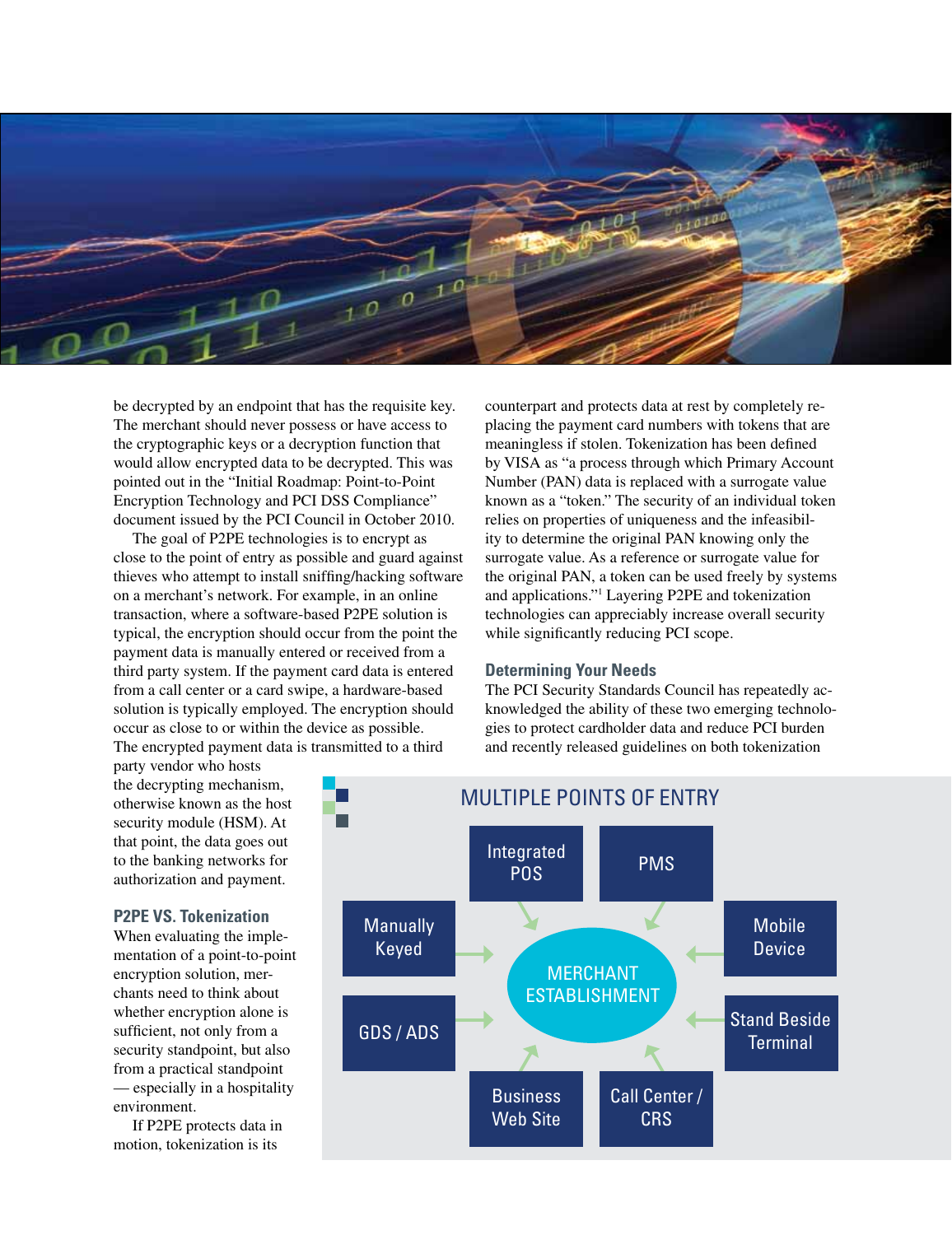and point-to-point encryption. Not surprisingly, P2PE vendors are offering a wide array of solutions until standards are agreed upon. Solution types include both hardware and software-based solutions, and are being offered by POS/ PMS vendors, payment gateways, bank processors and even acquiring banks. A small, independent retail merchant that has limited credit card entry points may have their needs met by a simple, bank-issued, stand-alone encrypting terminal; whereas, a restaurant with both an online ordering site and POS hardware on-site may require one or more solutions. Examining your own environment and creating detailed use cases that outline data flow from initial capture to final payment can arm you with a better understanding of what you need so you can make an informed choice.

#### **Finding a Solution**

Shopping for a solution can be intimidating, and there is much to consider. The first step a merchant should take after examining the data flow in their own environment is to educate themselves on the various methods and technologies that are available. A good place to begin is by reading "Initial Roadmap: Point-to Point Encryption Technology and PCI DSS Compliance v 1.0" published by the PCI Security Standards Council in October 2010<sup>1</sup>. It describes in detail what to look for in a P2PE system.

As a second step, merchants should ask their POS/PMS vendor if they are working with any companies to provide P2PE and tokenization and if those solutions are integrated or non-integrated into their POS or PMS system. Integrated solutions may require extra steps at set-up and installation, but offer greater functionality; whereas non-integrated solutions may be easier to install, but restrict choice and ease-of-use. Yet another factor to consider is device functionality, i.e. whether or not the device encompasses swiped cards, manually entered cards, etc. and whether or not

*Examining your own environment and creating detailed use cases that outline data flow from initial capture to final payment can arm you with a better understanding of what you need so you can make an informed choice.* 

the device is tamper resistant, all of which impacts the ultimate price tag. When evaluating vendor P2PE solutions, ask probing questions such as:

- Is the P2PE solution a hardware or software solution or both?
- Is the vendor well established in the payments industry?
- Does the solution encrypt both swiped cards and manually entered cards?
- Does the solution encrypt online transactions, as well as on-site or card-present transactions?
- Has the vendor solution been evaluated by a trusted Qualified Security Assessor  $(QSA)?$
- Is the P2PE solution integrated with the property management or point-of-sale system or is the encrypting device standalone?
- What happens if the encrypting device fails? What is the fall back scenario?
- Where is the HSM located in the solution? Where is the data decrypted exactly?
- Does the P2PE solution integrate with a tokenization system?
- Can the solution function effectively without tokenization?
- How does the encrypting device handle non-payment cards such as employee cards, gift cards and airline/membership cards?
- How does the vendor secure communication between their network and the merchant's systems?
- Is the solution tamper resistant? What happens if an attempted breach occurs?
- Does the solution support format-preserving encryption? (Format-preserving encryption refers to encrypting in such a way that the output is in the same format as the input, i.e. encrypting a 16-digit credit card number that outputs another 16-digit number. This method will more easily fit with into existing reporting, receipts, and databases.)

In the end, the purpose of both point-to-point encryption and tokenization is security, not PCI compliance. Until there is standardization across technologies to accommodate both encrypting and tokenization technologies, there will be a myriad of solutions and flavors to choose from. Even so, waiting for standardization is not an option for merchants. Thieves won't wait for a unified approach and specification. They are looking for your data now and you need to enter into the technology arena as soon as you can. Doing something is much better than doing nothing. By understanding all your business processes, asking the right questions, choosing trusted partners and keeping yourself updated, you can identify which technologies are right for your business.

*1. VISA Best Practices, Tokenization Version 1.0, July 14, 2010, pg. 1*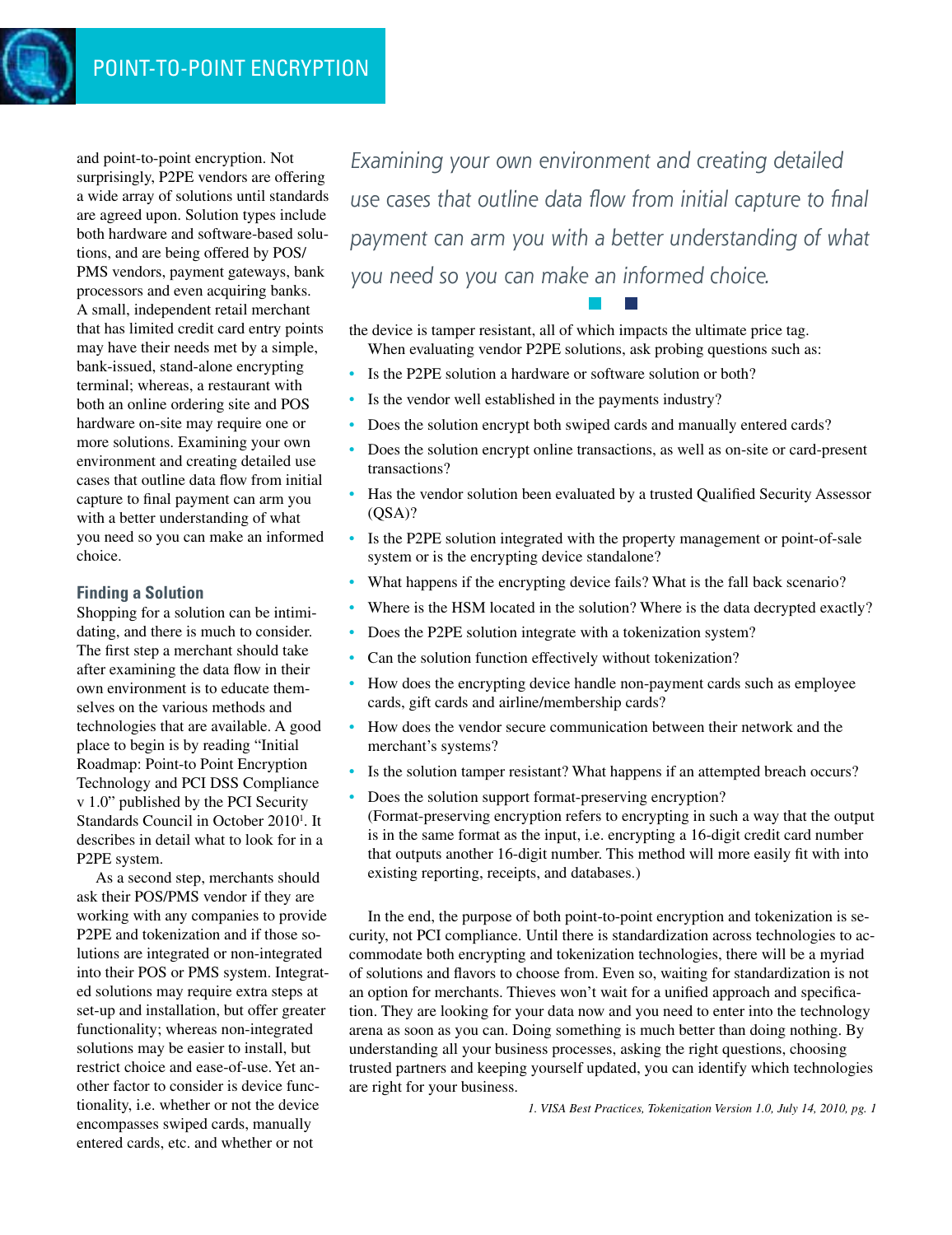<span id="page-9-0"></span>

*Many of the PCI Security Standards Council initiatives of the last year have been to help a merchant understand how to continue to shrink the scope of where card data is present or stored within an organization* 

## **Why PCI is even more important for hospitality today**

*By Bob Russo*

**L** ooking back on this past year and all that has been accomplished and needs to be done, my mind is firmly set in the future and the next steps to increasing payment security globally.

We all know hospitality has been hit hard in recent years by credit card breaches and data theft; in fact, it was the most affected vertical according to the *2010 Verizon Data Brach Investigations Report (DBIR)*. Encouragingly though, you've also probably seen the swift action of various hospitality organizations to further educate the industry by coming together and assembling best practices to help protect cardholder data in the future. Here's what we know about the present:

- Cyber criminals continue to attack systems that store credit card data, including point-of-sale and property management systems.
- Many hospitality organizations are "ripe for the picking" due to the high volume of transactions, stored credit card numbers and employees who perhaps have not been properly trained in preventing card fraud.
- A good number of hoteliers believe they are not at risk because they only use applications and systems that conform to the latest PCI Security Standards. However, even software validated against the PA-DSS can be vulnerable if the hotel does not implement or operate them in a secure manner.

I've written previously on some of the ways to establish and propel a PCI program in your business, so I won't get into all of the specifics, but the best way to think about it is, "if you don't need it, don't store it."

I agree this can seem a bit like an oversimplification, but it works on so many different levels, and in fact, this is the basis for many talked about technologies such as encryption and tokenization. This has also been a primary focus for many of the hospitality industry trade groups. Do everything you can to eliminate data. Train your people, create the processes and then look at the appropriate technologies that help you in this effort. In many cases you can replace the data that you currently store or transmit by encrypting or tokenizing the data. This will help reduce the scope of your PCI assessment and simplify your compliance efforts.

Really, many of the Council initiatives of the last year have been to help a merchant understand how to continue to shrink the scope of where card data is present or stored within an organization. The smaller the card data environment (as long as protections are implemented properly), the more difficult it will be for crooks to target and steal this data. The other items I can't emphasize enough when speaking with hospitality organizations include: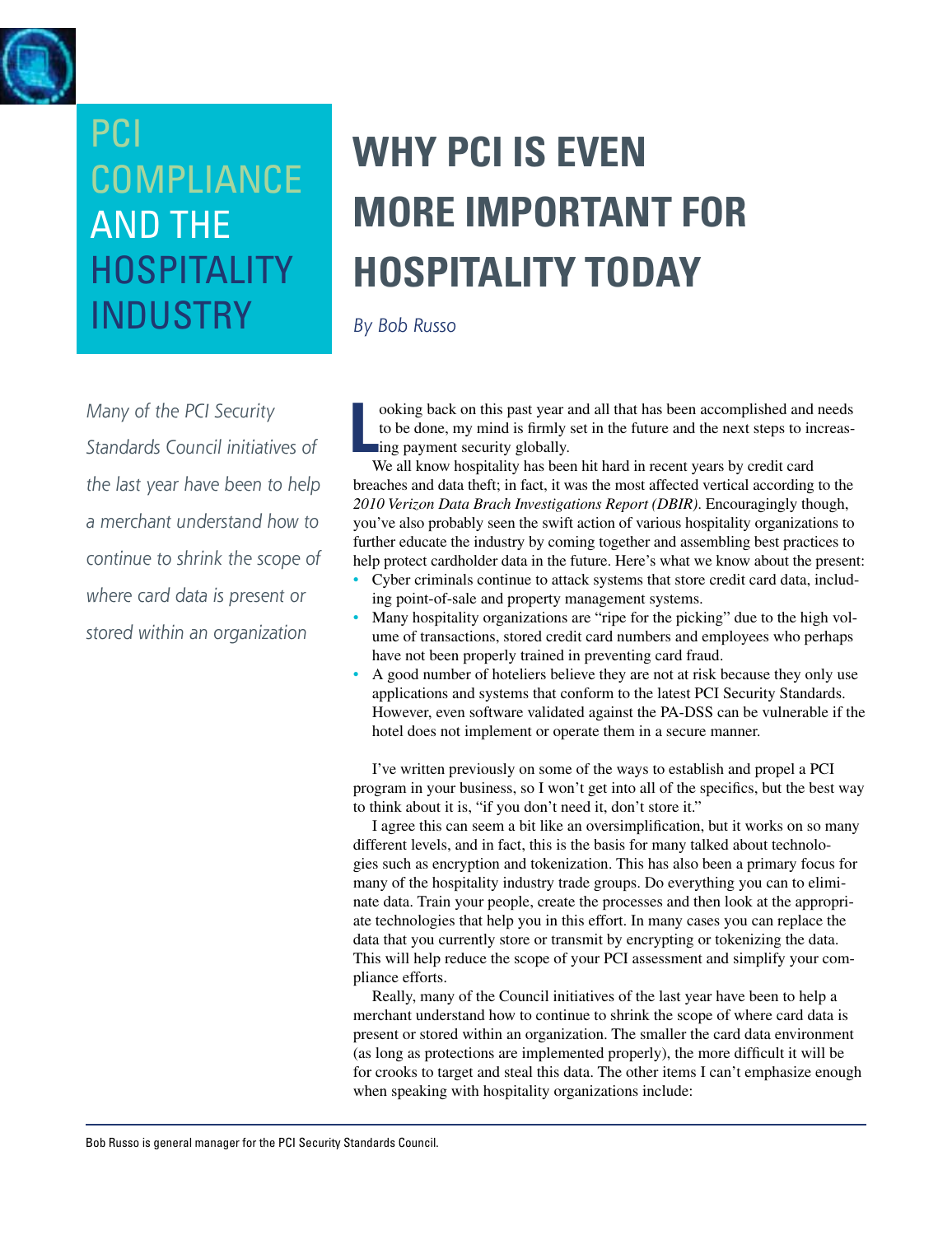

**Think Security, Not Compliance.** That's basically what the first tip is about as well, but this goes further. A report on compliance is a piece of paper; valuable to many organizations, but perhaps less valuable than the peace of mind that you have when you are prepared for ongoing security.

**Name an Internal Expert.** One of the simplest and most effective means of maintaining ongoing compliance is through a dedicated internal resource. Through this, you can have an individual or team that not only helps prepare for a compliance assessment, but also establishes the protocols to monitor and maintain not just ongoing compliance, but security. Our Internal Security Assessor (ISA) program gives internal champions the training to know what to look for and how to keep an organization on track and within the PCI requirements for the entire year.

**Implement a Risk-based Approach.** Once you have your internal staff on board, it's time to set your agenda. Whether you are well into your PCI process, or just beginning, a great reference for you to consult is the PCI Prioritized Approach document *(www.pcisecuritystandards.org/security\_standards/prioritized.php)*.

The Prioritized Approach provides guidance to help merchants identify how to reduce risk to cardholder data as early on as possible in their compliance journey. The tool groups together the requirements of PCI DSS into six key milestones for merchants to consider in their card data security strategy. This risk-based approach eliminates the biggest vulnerabilities first and allows you to share with your assessors, acquiring banks and the card brands on how you are progressing along your journey.

**Make Security Part of Your DNA.** Again, this goes to a previous bullet — think security rather than compliance. The PCI DSS is a fantastic foundation for establishing a core group of best practices that can serve as the foundation for your security efforts. Remember, the DSS is the floor, not the ceiling; you should always be looking to build additional layers of security on top of it. This layered approach will allow you to focus on the security part of your business, building it into every business project or activity

you commence, and allow you to move beyond a compliance sideshow to one where you are an increasingly difficult target for the bad guys. The more difficult you make it for the bad guys, the more quickly they are likely to look elsewhere.

#### **Resources From the PCI SSC**

For our part, I also want to keep you informed on the valuable resources we are assembling and how these can help you alleviate some of the challenges of achieving and maintaining PCI Compliance.

Payments and payment technology is moving at a breakneck speed. We need you to help us address the next five years. To drive payment security forward in the midst of a rapidly evolving payments system, we will have to continue to focus on and listen to where the market is going, such as:

- Mobile guidance, further explore P2PE, cloud, virtual payment cards and new card not present formats and other technologies.
- Advanced malware has also risen to the top of the causes of breaches. We need to help organizations stay on top of a defense-in-depth strategy to counter today's threats.
- We will continue to push efforts for global collaboration, expanding our reach.
- We will need to continue to explore the ramifications of EMV (Europay, MasterCard and VISA) as expansion of that technology increases in new markets.

We'll address these and other issues in the coming years because in the midst of a changing payments landscape, the security of cardholder data must be central. Your feedback is critical in creating and maintaining strong standards for protecting all forms of cardholder data. You will help us shape what the next five years are about and how we incorporate data security in all of these initiatives.

Your peers in hospitality need you. If you've got the expertise, we need you as well. Please send us your feedback and make your industry safer. ■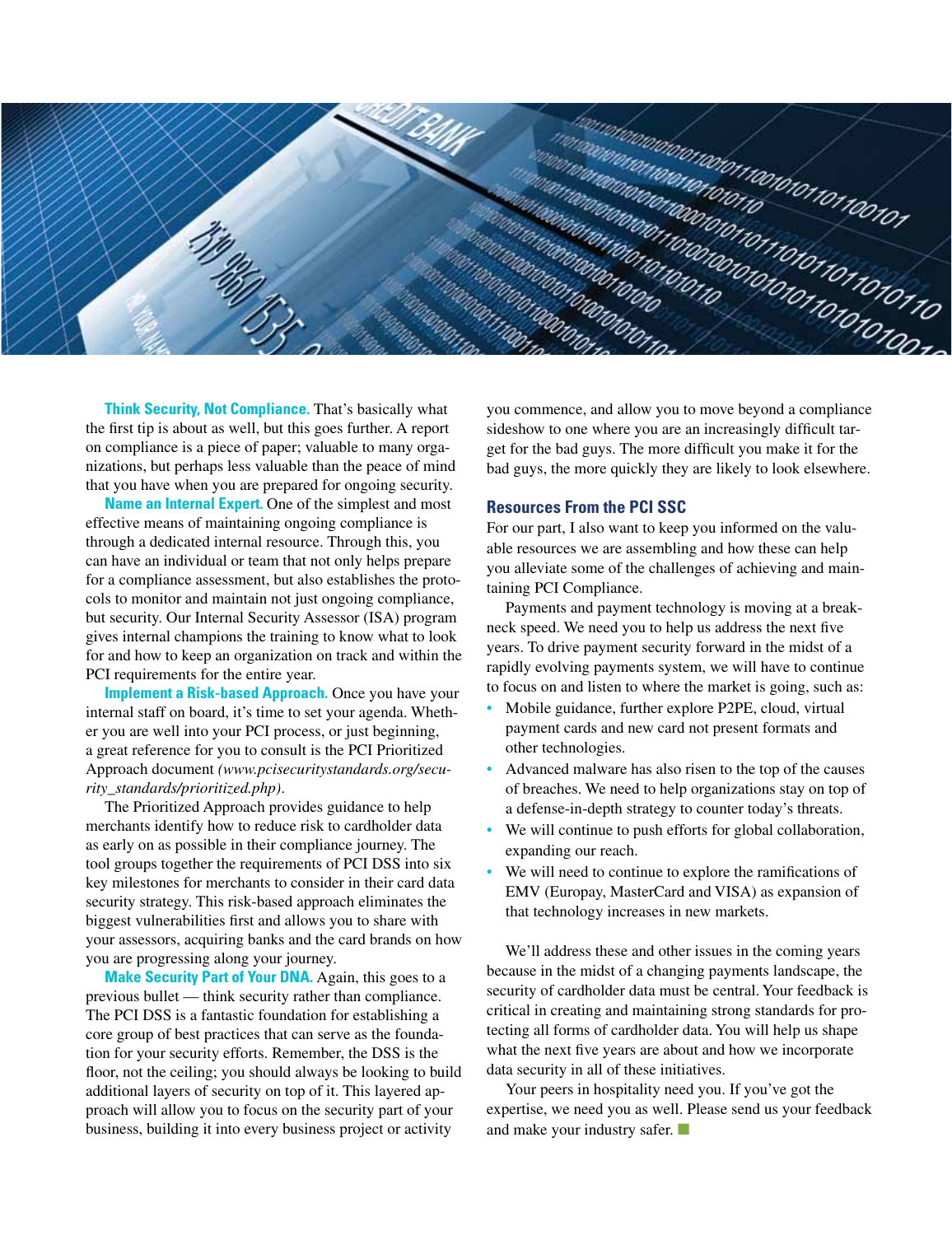<span id="page-11-0"></span>

*Even with PCI Compliance, a hotel property can still retain the necessary cardholder information to defend against contested charges. Your best defense becomes a matter of modifying your operations to obtain necessary documentation and communicating your policies.*

## **four key defenses against hospitality chargebacks**

*By Kirsten Rebello*

**C**hargebacks are costly and can be a significant issue for hotel properties. Many properties are finding it increasingly difficult to protect themselves against chargebacks due to PCI concerns, a variety of payment channels and online bookings where a card is not swiped. With the landscape of payments changing every day, how does a property ensure that they are taking the proper steps to help decrease chargebacks at their business?

In the hospitality environment, there are multiple types of chargebacks that your guests may initiate. They can range from, but limited to, a cardholder disputing a charge for damage, a no show or a late cancellation charge. Whatever the chargeback reason, the losses can impact your bottom line. The best defense against chargebacks are to:

- Understand the frequent chargeback reason codes that affect your business,
- Seek guidance from a payment processor to understand payment brand rules,
- Keep good sales documentation, and
- Implement best practices through your guests' experience that keeps chargebacks from occurring.

#### **Retaining Sufficient Cardholder Information and Still Be PCI Compliant**

Let's first look at PCI requirements. A common misconception within the hospitality industry is that PCI does not allow a merchant to retain cardholder data. The PCI standards do not prohibit the retention of cardholder data. They require that merchants who store, process or transmit cardholder data must implement specific controls to protect cardholder data while in their possession. The PCI DSS is comprised of 12 requirement categories that are grouped under six general headings. These requirements range from removing sensitive card data from your payment terminals, to implementing data security policies for your employees. Those requirements include:

- Build and maintain a secure network,
- Protect cardholder data,
- Maintain a vulnerability management program,
- Implement strong access control measures,
- Regularly monitor and test networks, and
- Maintain an information security policy.

*(The complete list can be found at www.pcisecuritystandards.org)*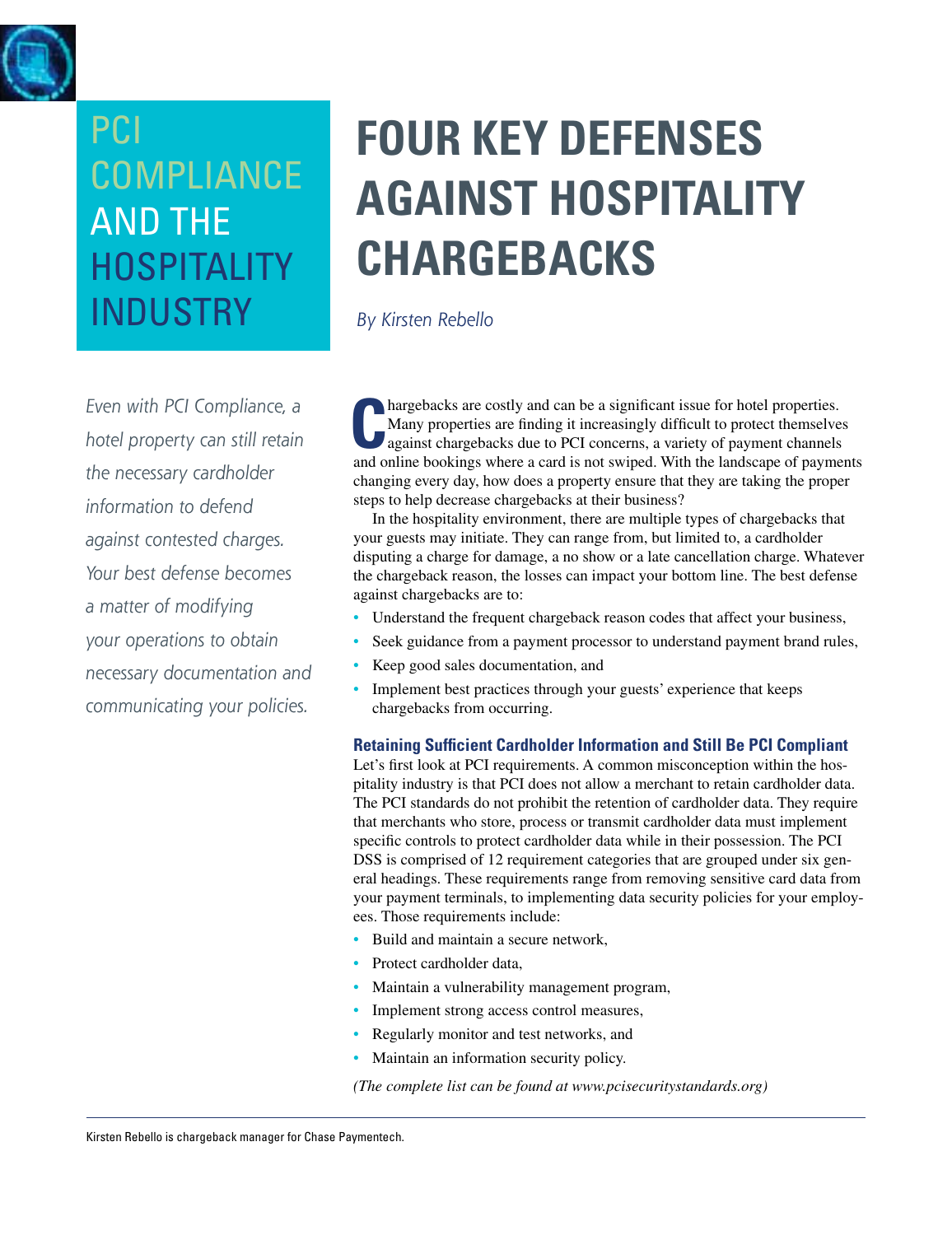

The misnomer in the industry is that you cannot keep cardholder information in order to be compliant, which makes it difficult to defend a chargeback. The truth is that PCI does not forbid storage of key cardholder data that is needed in chargeback processing.

According to the PCI Security Standards Council, only the Primary Account Number ("PAN"), expiration date, service code and cardholder name may be stored after authorization, and merchants must use technical precautions for safe storage. Enough cardholder data can be securely stored to enable hotels to defend chargebacks.

#### **Frequent Hotel Chargebacks and Best Practice Tips**

With a secure network, you are able to safely store the necessary data to defend chargebacks; but, you still have to properly manage these contested charges. Here are some frequent reasons for chargebacks and recommendations for handling the situation.

**Delayed or Amended Charges.** A delayed or amended charge may include room, food or beverage charges, taxes, rental fees and other charges, but must not include charges for loss, theft or damage such as smoking in a non-smoking room. MasterCard® and Visa® state that you cannot retain the right to charge a card at a later date nor recharge a card to collect on a debt. In addition, according to Visa and MasterCard policy, even if the cardholder signed the folio, a property is not allowed to charge a card for loss, theft, damage or smoking charges.

Hopefully the policies that your property puts in place regarding loss, theft, damage and smoking are clearly communicated to your guests to avoid a cardholder dispute. Unfortunately, if you decide to charge a guest after their stay for loss, theft damage or smoking and they initiate a chargeback, you will most likely not be able to defend that chargeback according to the payment brand rules.

**Photocopies of Your Guest's Payment Card Are Not a Defense.** Many hotel merchants take photocopies of the payment card and it is important to note that this is not the same as an imprint of the card and cannot be used to dispute a charge. In fact, you may get charged a fee from the card brands for doing this.

**Disclose Your Cancellation Policy.** Your cancellation policy should be legibly printed on all copies of the transaction receipt, reservation confirmation and online reservation site. Proper disclosure must not include a statement that waives the cardholder's right to dispute the transaction with the issuer.

**Have a Clear Reservation/Checkout Page.** The reservation and checkout screen should include all the cardholder's information along with the reservation information and have an affirmation button on the check out screen that requires the cardholder to "click to accept" all terms and conditions. It is important to note that this may help defend some chargebacks, but cannot be a guarantee against all chargebacks. In addition, MasterCard does not honor the existence of an online contract as defense against a valid chargeback; however, Visa does honor online contracts when properly disclosed.

**No Response to a Retrieval Request.** It also is important to respond to a chargeback in a timely manner along with providing supporting documentation when faced with a chargeback. When a chargeback is received, the merchant is immediately debited for the amount of the chargeback. In order to rebut the chargeback, the merchant has 39 days from the date of the dispute to send in dispute documentation for representment. From the day of the representment, MasterCard has 45 days to send in a chargeback. Visa and MasterCard have 60 days to send in a pre-arbitration.

There are hundreds of chargeback reason codes and all cannot possibly be addressed within one article. Your best defense is education and understanding how you can modify your operations to obtain necessary documentation and communicate your policies. Your payment processor should be able to help you review the common chargeback reason codes affecting your business along with providing recommendations that can help mitigate associated losses. ■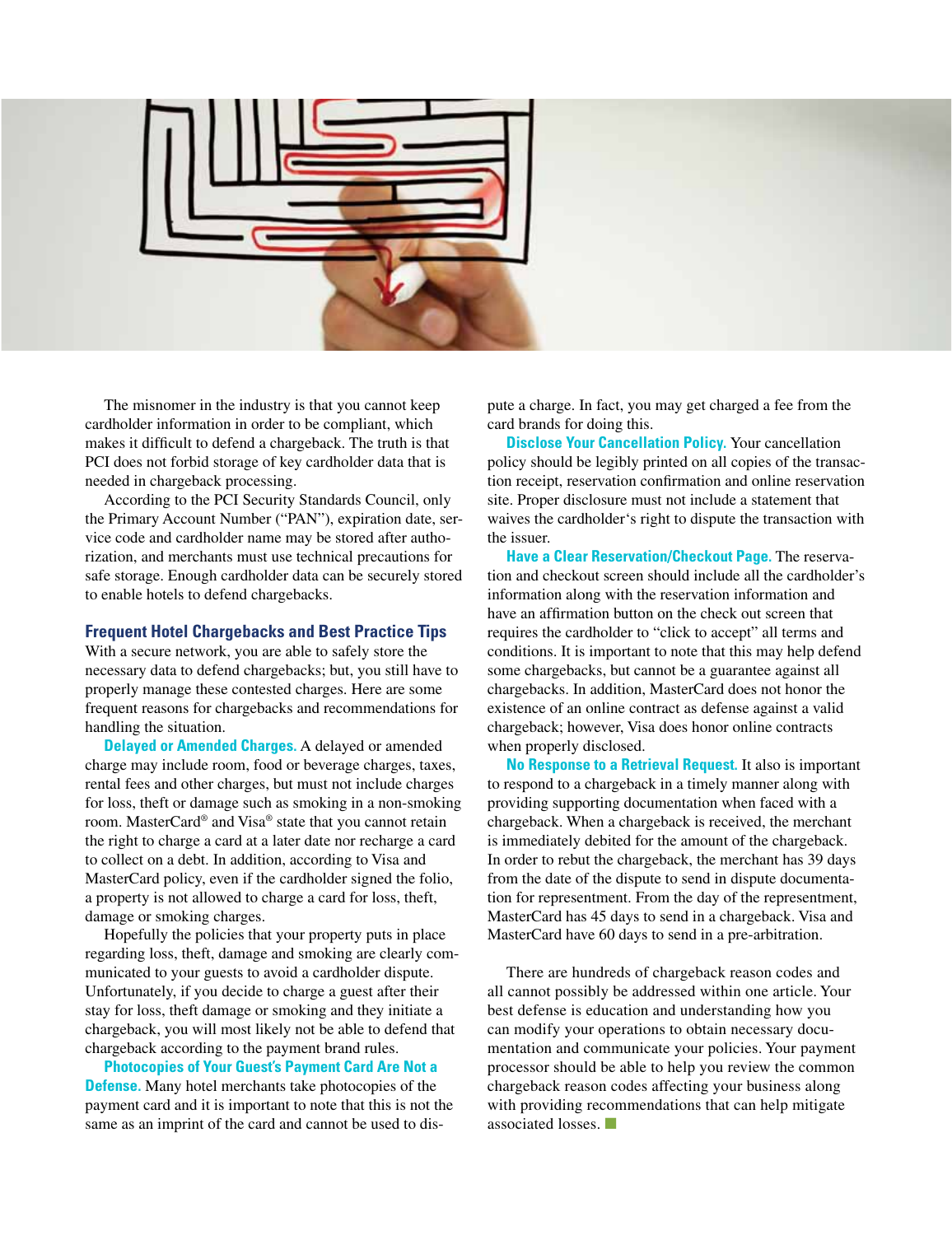<span id="page-13-0"></span>

*By changing the way credit card data is stored, hotels can institute a first line of defense against cyber criminals.* 

## **compliance and technology go Hand in hand**

*By William Collins*

**According to the 2011 Data Breach Investigations Report, conducted by the Verizon RISK Team with cooperation from the U.S. Secret Service and the Dutch High Tech Crime Unit, the hospitality industry ranked as the meet att** Verizon RISK Team with cooperation from the U.S. Secret Service and the Dutch High Tech Crime Unit, the hospitality industry ranked as the most attacked industry, accounting for 40 percent of reported incidents in 2010, with retail and financial services ranking second and third respectively. Simply put, hotels have become the hackers' number one target.

Hackers are this century's bank robbers, using their computers as weapons. Heartland Payment Systems® knows first-hand how dangerous these 21st century criminals can be. In January 2009, Heartland learned it was the victim of a security breach within its processing system during the fall of 2008. Eight months after that discovery, federal prosecutors indicted 28-year-old Albert Gonzales for this crime — as well as for the 7-Eleven, Inc., TJX and Hannaford breaches.

This incident strengthened Heartland's resolve to thwart cyber criminals and the company began leading an industry movement to help protect business owners, consumers, processors and financial institutions.

#### **Why are Hotels at Risk?**

Unlike some other industries, hotels tend to keep card data in a number of places. From central reservations, third party partners, the front desk, bar tabs, e-mails, card authorization forms, to sales and catering client files and card imprints, there are simply too many places where card data is vulnerable to theft. Additionally, PC-based point-of-sale (POS) systems and property management systems (PMS), including shared systems among chains, must be properly secured to prevent intrusions.

What is most alarming is that once a hacker has penetrated a POS or PMS, they can remain tapped into the system for days, weeks or even months, undetected. Once they are in the system it is not just guest credit card information that is at risk, but also personal information such as full names, addresses, driver's license numbers and more. While many hotels believe they need to retain credit card data for a variety of reasons, it is precisely the reason they are at risk.

By changing the way credit card data is stored, hotels can institute a first line of defense against cyber criminals. Some practices that hotels should re-evaluate are: card imprinting, credit authorization forms, accounting/chargeback reconciliation and data storage for events and catering clients. Only capturing and storing the payment data when it is absolutely necessary, can immediately lower the risk of that data falling into the wrong hands.

William Collins is executive director of vertical market strategy for Heartland Payment Systems.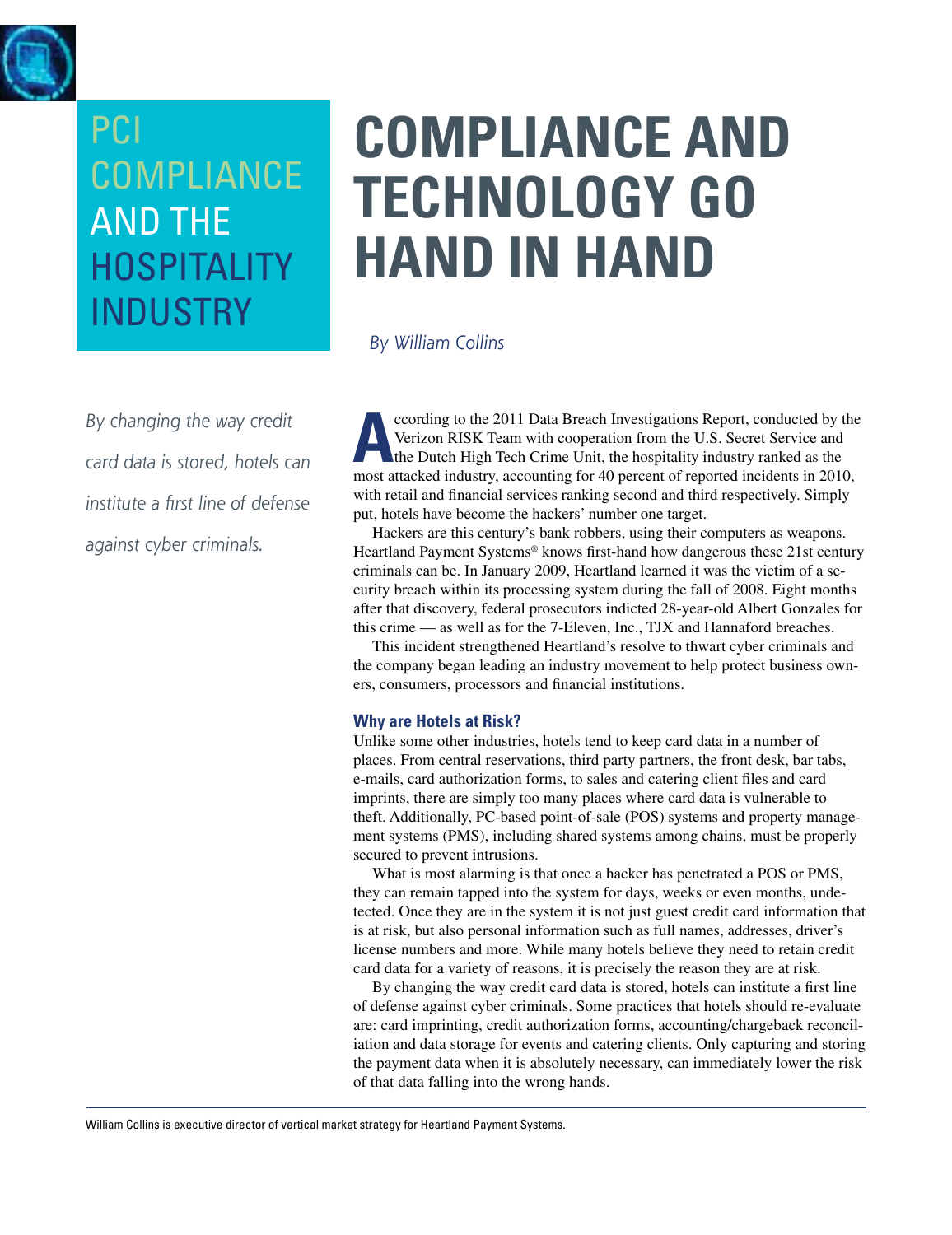

#### **Security Through Technology**

As data security threats and solutions evolve, Payment Card Industry Data Security Standards (PCI DSS) continue to play an important role in safeguarding card data. In addition to meeting and keeping up with the PCI DSS requirements, hotels should also turn to advanced security technologies like encryption and tokenization.

The marketplace is filled with encryption vendors and products. To ensure hotels are getting and using the most effective technology, it is important to keep the following key features in mind.

**End-to-end Encryption.** Many technologies encrypt data from point-to-point, meaning information is protected at certain points of the transaction flow, but exposed at others. True end-to-end encryption protects payment card data from the moment it is swiped or hand-keyed, to and through the processing network. This technology scrambles sensitive data before it enters a merchant's system and never stores data on the system, removing the value hackers typically see in these systems. If a cyber criminal does compromise the system, he will find nothing of commercial value, and move on to his next victim.

**Hardware- and Software-based Encryption.** There is no such thing as safe software. Layered technologies using both hardware and software offer optimal protection for card transactions and start protecting data at the moment of card swipe.

**Unique Encryption Keys and Automatic Key Management.** Encryption keys, which convert sensitive account information to and from encrypted data, are a critical part of the encryption process; however, many providers share keys among several devices, creating obvious security flaws. If a hacker obtains a key to decrypt sensitive data on one system, and that key is used for other systems as well, he can easily decipher and steal data from the other machines with that same key.

Several providers rely on remote key injection to change encryption keys, which is typically costly and burdensome for merchants. In fact, many believe this to be a major obstacle in the adoption of encryption. With new technology, encryption keys can change transparently and automatically, eliminating the hassle and cost for the merchant.

**Tokenization.** Tokenization replaces the sensitive cardholder data obtained during a card transaction with a marker — or token — in the hotel's system, enabling management and staff to access the information they need for day-to-day business operations without leaving the full 16-digit payment account number in the clear. As the token takes the place of the original data, it does not allow the entity that stores that information to know anything about the original data or the tokenization scheme.

Unlike encrypted data, the token cannot be reversed to reveal the original data. Retrieving the original data that was replaced by the token requires a database that maintains the relationship between the token and the original data. The data is stored so when hotel staff needs to access this information to issue a refund or for another reason, they can retrieve it.

#### **No Time Like the Present**

Making the necessary investment to keep guest card data secure is a must. Although some hotels may worry about the costs associated with new or upgraded technology and wonder whether it is necessary, surely those hotels can ill afford the steep fines and legal fees that come as a result of a breach.

Hoteliers should take the time to review all the products and vendors available to them and beware of those who are eager to capitalize the hotel's need for data security by charging extra security and per transaction fees. With the right technology and security policies, the hospitality industry can take the target off its back. ■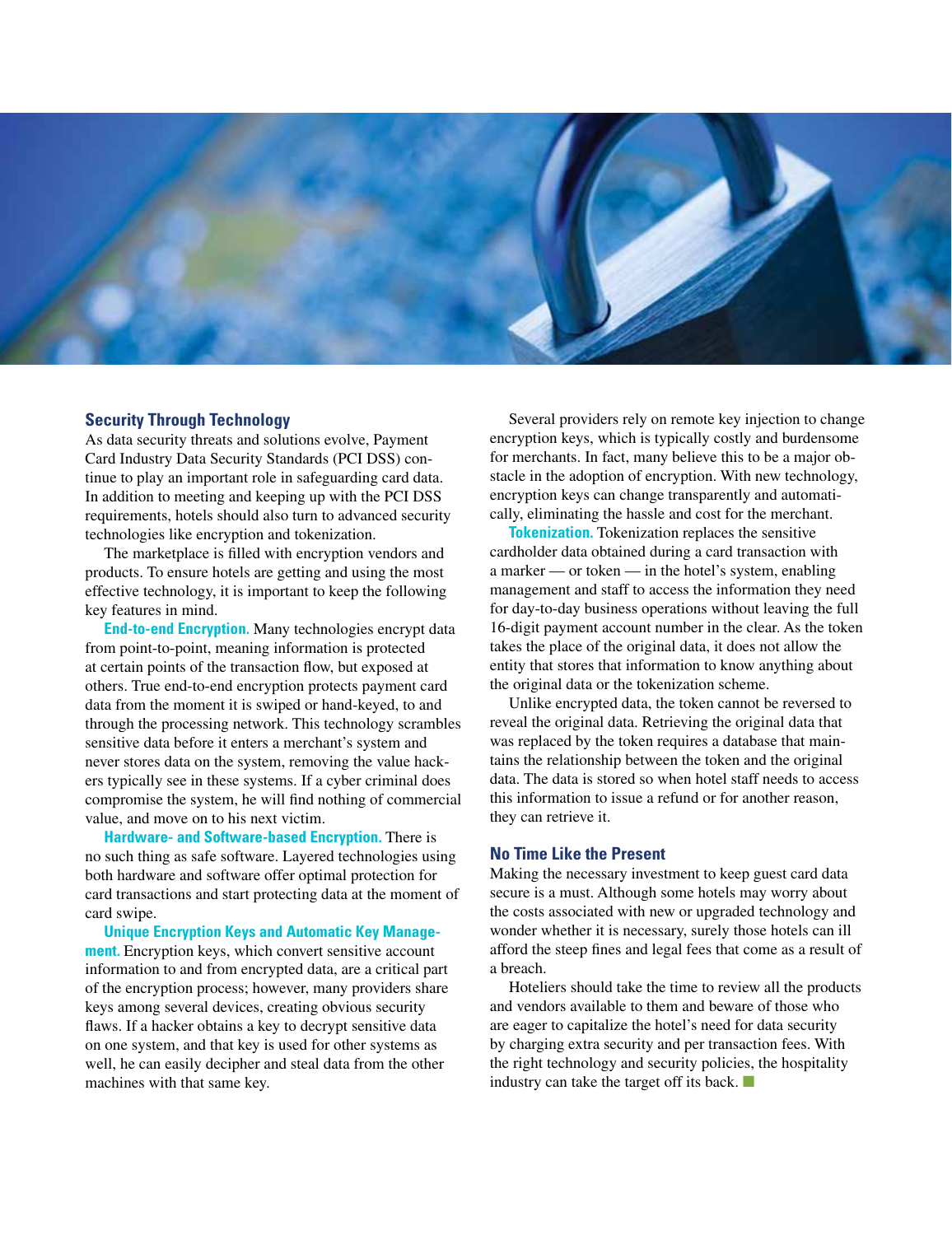<span id="page-15-0"></span>

### PCI **COMPLIANCE AND THE HOSPITALITY INDUSTRY**

## **Minimizing data storage to limit compliance Scope and expense**

*By Chris Zoladz, CIPP, CISSP, CISA, CPA*

*To manage credit card data storage, identify where it is kept with a credit card inventory, reduce instances where it's recorded and dispose of it securely.*

In an effort to reduce the burden an cost of achieving PCI compliance, it is essential to limit the scope of your compliance efforts by eliminatn an effort to reduce the burden and cost of achieving PCI compliance, it is essential to limit the scope of ing unneeded card data that exists at the hotels. In addition, eliminating unneeded credit card data will reduce storage costs and the risks of the data being lost or stolen, which has costly legal implications in virtually every state in the U.S.

However, before you can eliminate unneeded credit card data you must first identify where it exists. Depending on the size and nature of your operations, the task of creating a credit card data inventory may be straightforward or more complex. You may also need to involve multiple individuals onsite to complete a credit card data inventory. Specifically, you need to think about and identify if credit card data is collected and stored:

- At one or multiple locations (e.g., hotels, corporate headquarters, reservation centers)
- In-person
- Over the telephone
- Via fax
- Online at your web site
- By service providers that you engage (e.g., outsourced web site hosting companies)
- On paper (e.g., via imprint)
- Swiped into a point-of-sale system
- Electronically from a third party travel service or via e-mail
- On backup tapes or other storage devices, either internally or by a third party service provider

In addition, you will need to address your data management. Take a look at the business purposes for collecting the card data and who uses it in the normal course of business. Also review how long the card data needs to be maintained for business or legal reasons, current data retention periods and the approximate volume of credit card data in each repository.

Once you complete this inventory exercise, document the results. There are commercial data inventory tools you can license or purchase to automate the creation of a credit card data inventory and which maintain it over time. However, if the number of locations collecting or storing credit card data is relatively small and not significantly growing or changing, an Excel spreadsheet can suffice.

#### **Avoiding Common Credit Card Collection Pitfalls**

Remembering that the compliance requirements apply to all instances of credit card data, having less credit card data in fewer electronic files and hardcopy documents is a top priority.

Chris Zoladz, CIPP, CISSP, CISA, CPA is the founder of Navigate LLC, an information protection and privacy consultancy. He can be reached at chris@navigatellc.net.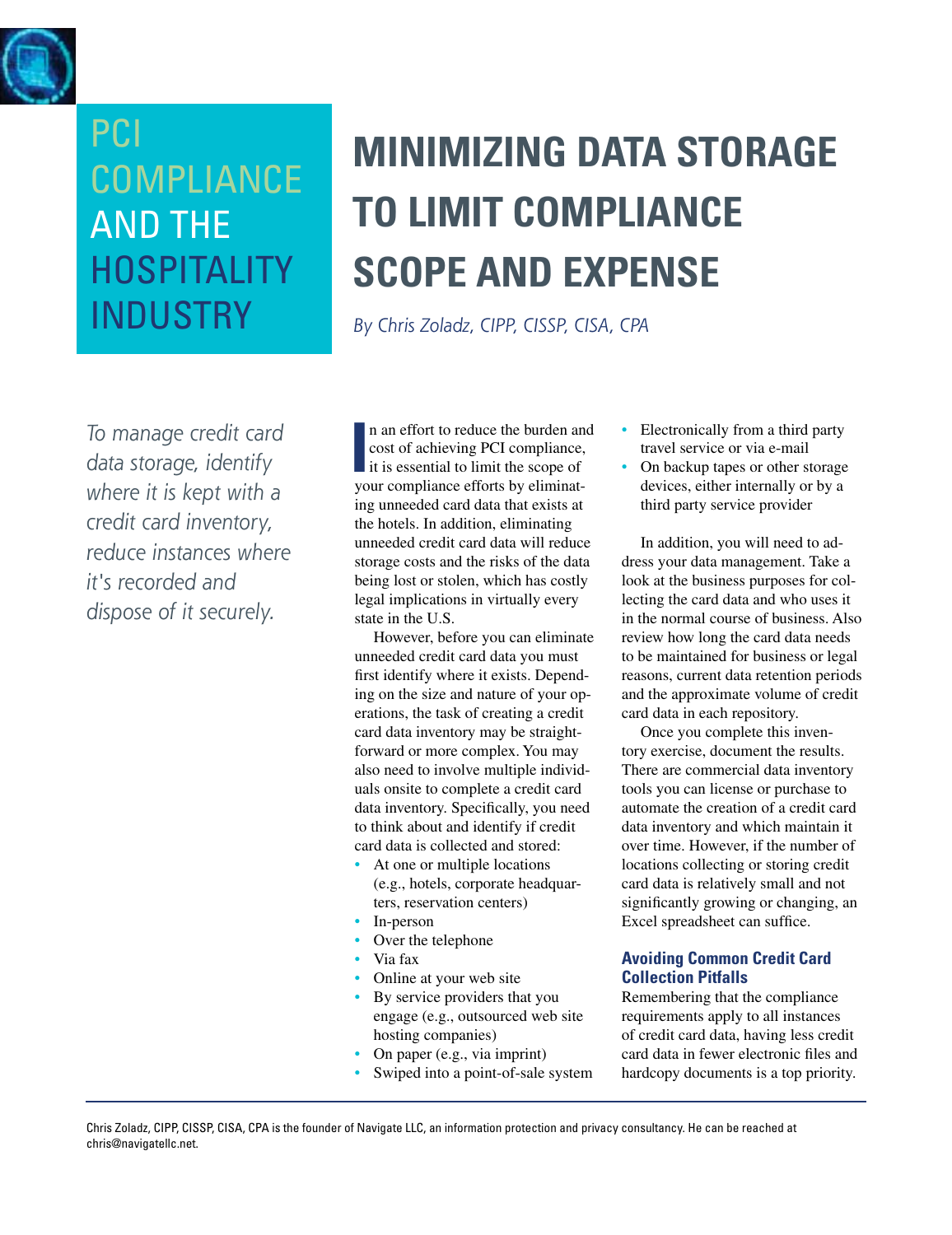

For example:

- Do not swipe a customer's credit card into a terminal and also maintain an imprint of the card or other paper record of the card number.
- Do not keep multiple versions or copies of electronic files or paper records that contain a record of a credit card transaction.
- Do not keep electronic files or paper records with credit card data that is old and no longer needed to satisfy business, legal, tax or contractual obligations.

#### **Securely Disposing of Unnecessary Credit Card Data**

Now that you have identified credit card data that is no longer needed for business or regulatory purposes, compliance requirements include, among other things, that there are processes for the secure destruction of card data. Generally, you should focus your initial efforts to those areas that contain the most card data, and thus minimize the adverse impact if the data were lost or stolen. Basically, when developing the process, think like the bad guys and realize how important it is destroy the information to the point that it is unrecoverable. But what exactly does that mean?

When it comes to paper, that means cross-cut shredding. You can either purchase cross-cut shredders, or you can contract with a service provider that will do the paper destruction for you. If you purchase your own cross-cut shredders make sure that you have enough of them and they can handle enough volume. This is so that your employees find them convenient to use, and aren't storing up paper at their desk "until they can get to the shredder." Also make sure the size of the resulting paper shred is small enough (usually 5/32" x 1" or smaller) to reduce the likelihood of a full number still being seen.

If you decide to hire a service provider for document destruction, do some research before you sign the company on. You will want the company to complete the destruction on-site at your business (many have mobile trucks). Also, make sure the price includes providing enough locked containers at your facility to store documents between shredding visits. Last, have a certificate of destruction provided, and be sure to keep it on file for 12 or more months.

These same alternatives may also work for information stored on CDs. When it comes to electronic data stored on other types of electronic devices and media (e.g., laptops, computer servers, USB drives) or in user generated files, you will need a special software package to "securely delete" the files with credit cards numbers. If you go to your local computer store, and ask for software that will securely delete electronic files, they will likely ask what strength. You should use software that is Department of Defense strength or close to it. There are also service providers such as Intechra (www.intechra.com) that can securely delete card data from electronic devices or media for you, as well as comply with Environmental Protection Agency electronic device disposal requirements.

*When developing a process for the secure destruction of card data, think like the bad guys and destroy the information to the point that it is unrecoverable.*

For credit card information contained within packaged software systems, like your point-of-sale system, the capability to securely delete files should be a function of the system. *Don't assume, however, that your system is set up to do that right out of the box.* Contact your dealer, and have them walk you through the settings that need to be configured on your system in order to ensure that when the system deletes a file it is securely deleted from the system, and is not recoverable. ■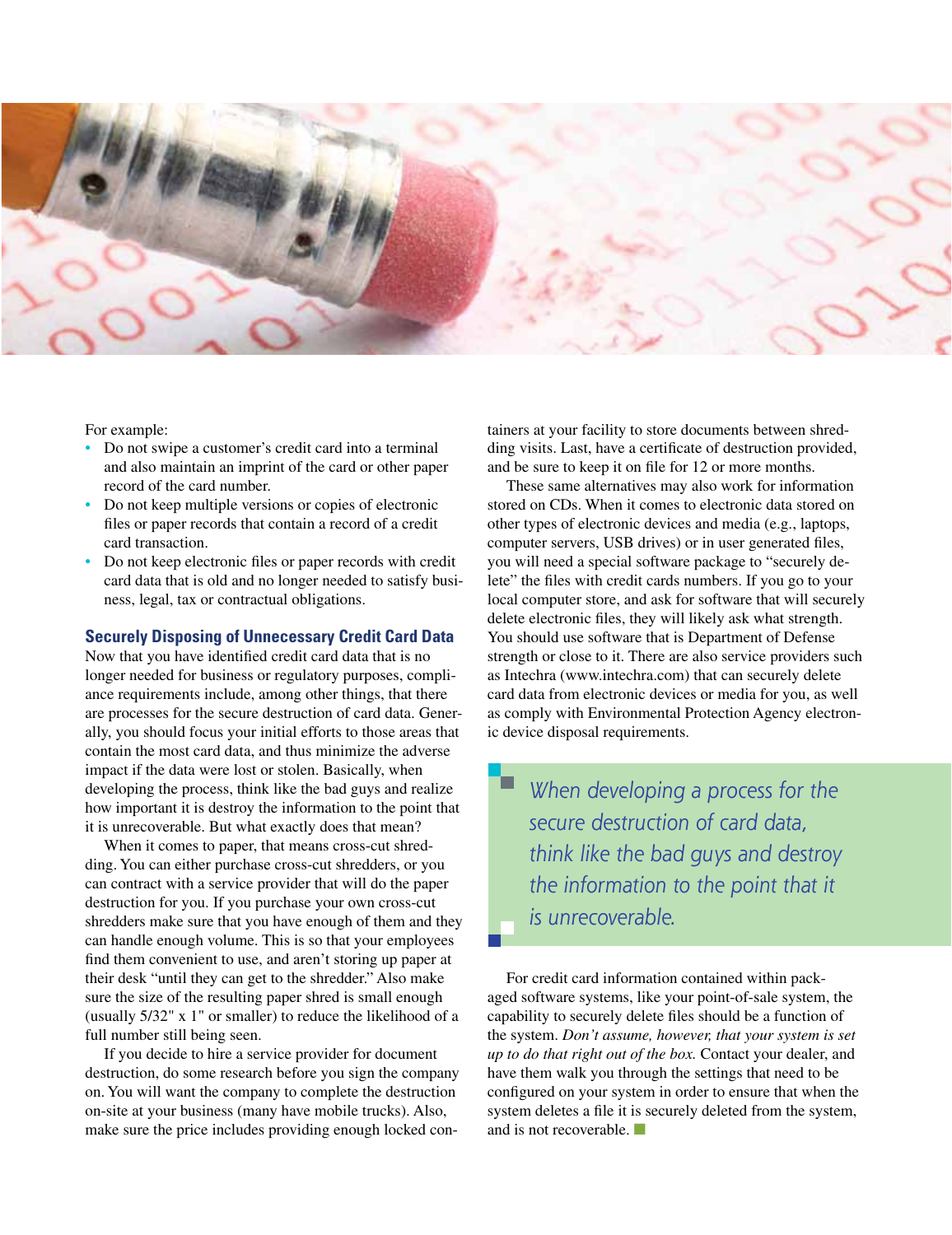<span id="page-17-0"></span>

# **Is it goodbye Magnetic Stripe, hello EmV?**

*By Bob Lowe*

*While EMV technology continues to become more wide-spread, it does not guarantee increased security at the back end*

In August of 2011, Visa announced the expansion of its Technology Innovation Program (TIP) to include merchants in the U.S. The announcement referred to the evolution of point-of-sale (POS) payment infrastructure from stat n August of 2011, Visa announced the expansion of its Technology Innovation Program (TIP) to include merchants in the U.S. The announcement referred to the evolution of point-of-sale (POS) payment infrastructure from (EMV) chip cards and near field communication (NFC) devices like mobile phones. MasterCard has since made a similar announcement. Does this signal the end of the magnetic stripe reader in U.S.-based hotels? To find the answer to that question and understand what TIP is, we need look no further than its identical twin — EMV.

#### **Meet EMV**

EMV technology (created by the card associations and promoted and administered by their proxy company, EMVCo) is designed to replace a payment card's magnetic stripe with an embedded chip. The chip is read from and written to during a payment transaction. When countries make the transition to EMV, it is usual to include both a magnetic stripe and a chip on payments cards to ensure they can be used at any merchant location.

The driving force behind EMV is the belief that EMV is more secure. EMV technology's claim to better security rests on the premise that cards using EMV are very difficult to replicate illegally. Making a copy of a magnetic stripe card is easy by comparison. Advocates of EMV also state that EMV reduces fraud because a chip-enabled card never leaves the customer's hand. Rather than handing a card to a guest attendant who then swipes it through a reader, the guest inserts the card themselves and, if required, enters their PIN.

What EMV does not do is guarantee that the information exiting the back of an EMV terminal is any more secure than what comes out the back of current U.S. PIN debit/signature capture terminals. Both typically transmit clear text card numbers with an encrypted PIN block.

#### **Adopting EMV**

While it's expected that all merchants will be supporting EMV chip-enabled cards by 2015, it's not clear at what point the magnetic stripe will disappear. Payment industry experts predict the magnetic stripe to be removed from cards by 2015. We believe that process will be slow, given the large U.S. payment infrastructure. It's our view that EMV terminals will be first adopted in the U.S. by retailers, followed by those in F&B. Hotels will be late adopters.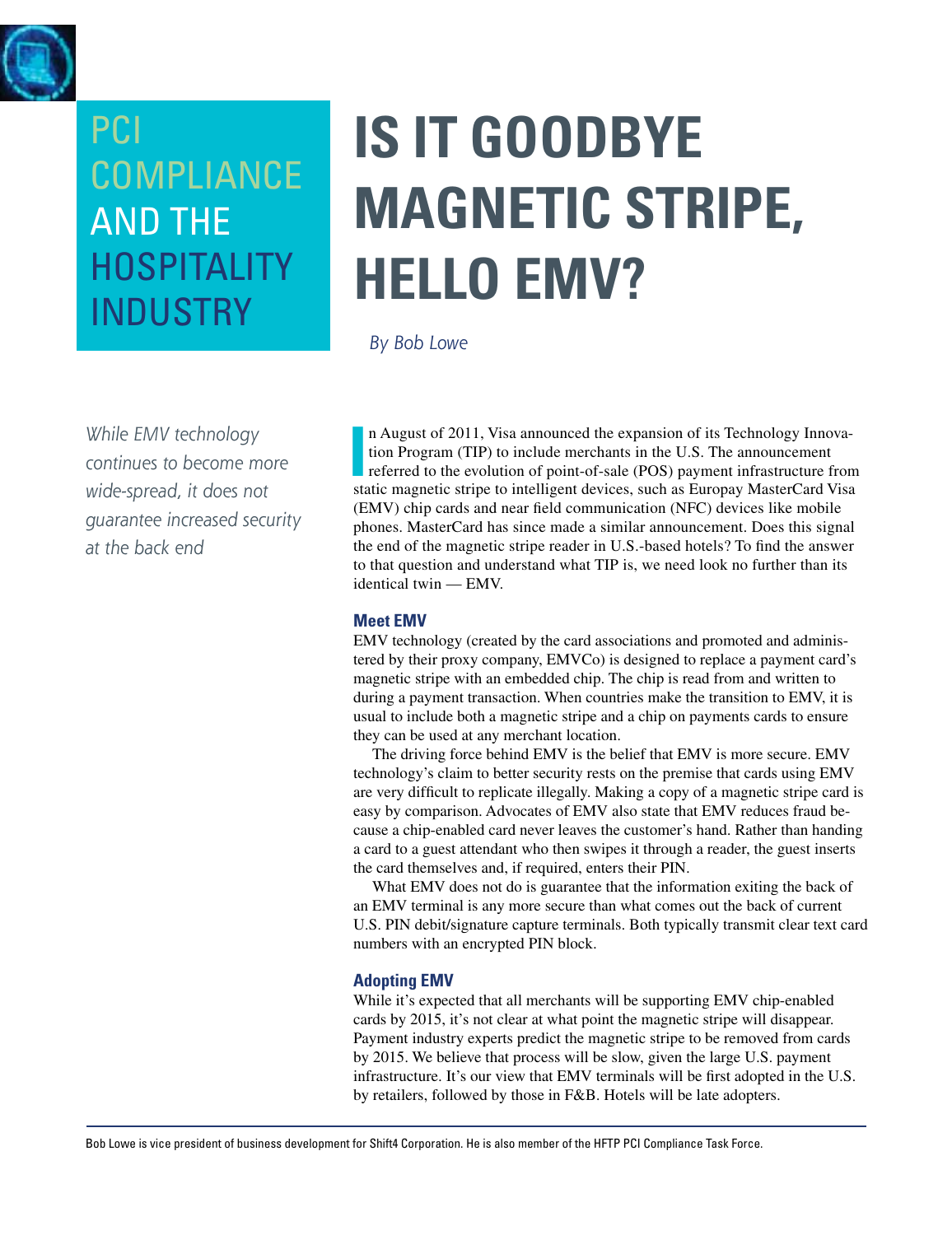

When EMV chip-enabled cards are introduced into a country, Visa typically enacts a policy change that shifts fraud liability from Visa to the merchant. This shift only occurs where the fraud could have been prevented if the merchant had EMV in use. This strategy — which decreases Visa's liability — also accelerates adoption.

To further accelerate adoption, the card associations have stated that if at least 70 percent of a merchant's transactions in a single year originate from a device that is chip- and NFC-capable (which device providers are obliged to offer), then the merchant does not need to perform a Payment Card Industry Data Security Standards (PCI-DSS) audit that year. This doesn't mean the merchant can abandon attempts to be PCI-compliant — it simply means they won't need to be audited. As only Level 1 merchants (those merchants who perform more than six million Visa or MasterCard transactions in a year) need to perform an external audit anyway, that accommodation may not have much real benefit.

As it is currently implemented in Canada, EMV provides no way of determining if a transaction will complete as a debit or credit when it is started. It's only during the transaction itself that the determination is made. As we all know, the adoption of support for debit in hotels has been slow in the U.S. because debit does not support the incremental authorization flow that hotels use. Instead, a debit transaction on a guest folio at the time of checkin is an immediate payment with no ability to adjust the amount during a guest's stay. Most property management system (PMS) vendors will need to add support for debit transactions and be able to adjust transaction types after completion. Considering the system design of several PMS products, this process will be complex.

#### **Fixing EMV**

What hoteliers are really looking for is a way to reduce their PCI compliance burden and it doesn't appear that

EMV will be helpful in that regard. But, there are other technologies that the PCI Council has published information about that are helpful: tokenization and point-to-point encryption (P2PE).

PCI-DSS has very strict regulations regarding the storage, processing and transmission of sensitive cardholder data (CHD) that tokenization and P2PE address very well. Tokenization and P2PE remove the PAN from the hotel merchant environment, store it in a secure place and return a piece of data that has no use in any other setting for the PMS to reference. When tokenization and P2PE are in play, tokens and encrypted data — not CHD — are what is stored, processed and transmitted by the merchant.

When properly implemented, the blend of P2PE and tokenization can dramatically reduce the hotel's PCI burden as it would no longer store, process or transmit sensitive card data. With P2PE, encryption can take place inside a magnetic stripe reader and sensitive data is passed all the way through a hotel's merchant environment without being decrypted. This means the hotel's PMS application is no longer a PCI payment application and neither is any computer or network within the business. That's the PCI nirvana hoteliers have been seeking. Smart hoteliers will move to solutions that include P2PE and tokenization ahead of supporting EMV so that their IT personnel can focus on guest-facing and revenue-generating initiatives rather than PCI-driven strategy.

#### **EMV Endgame**

We expect to see the emergence of EMV payment devices that also support P2PE through the use of encrypt at head technology. This will allow hoteliers who have already successfully removed card holder data from their environment to continue to enjoy their life after PCI status.

Will EMV spell the end of magnetic stripe readers? We believe it could.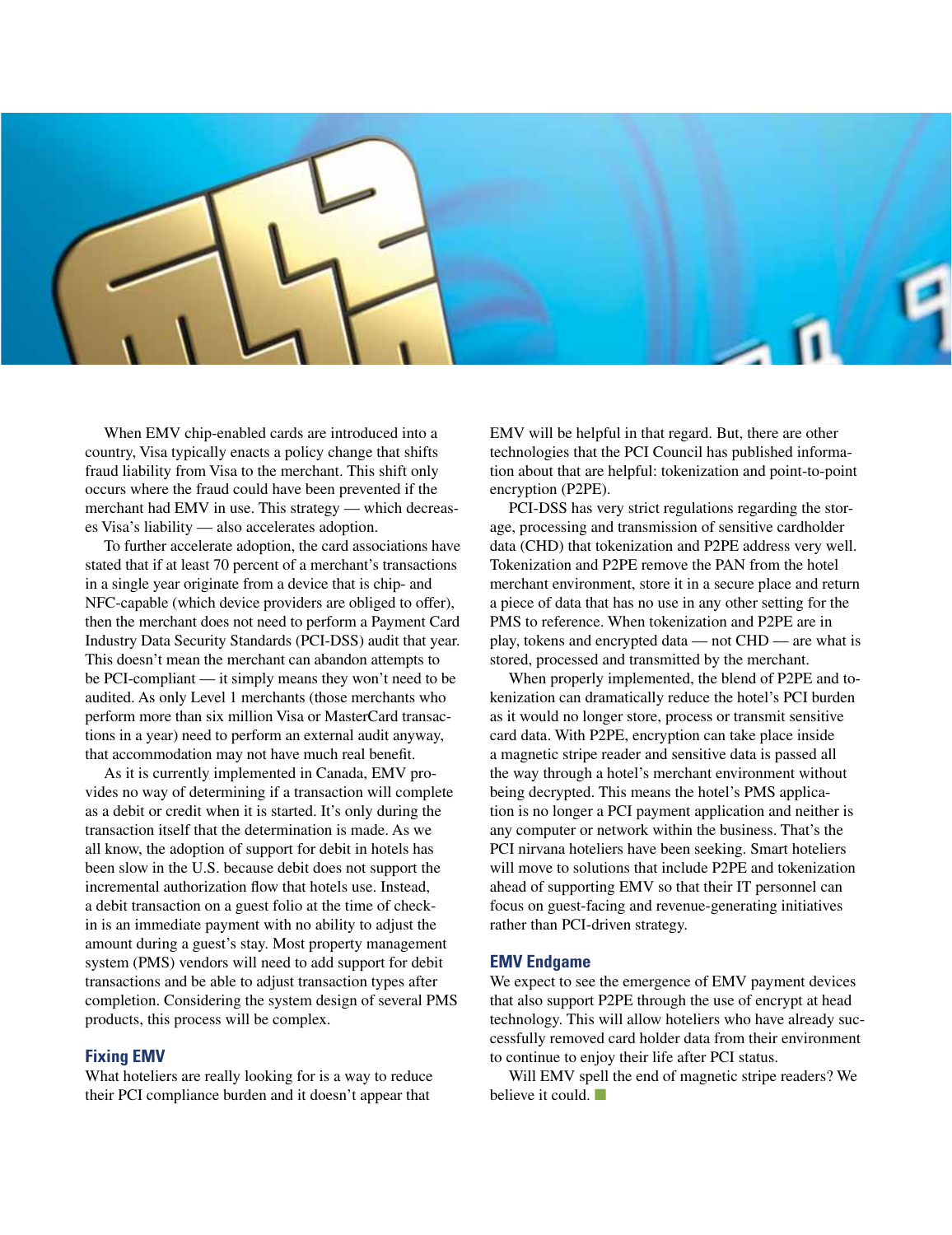<span id="page-19-0"></span>

*Guide to selecting a PFI firm that provides the best service during the investigation, plus questions to ask and clear guidelines on how to move forward after the investigation* 

# **How to choose a PCI Forensic Investigator**

*By Jibran Ilyas*

The hospitality industry has been targeted by cybercriminals seeking to see credit card information for years primarily because of the volume of transitions and the potential ability to propagate to multiple locations with he hospitality industry has been targeted by cybercriminals seeking to steal credit card information for years primarily because of the volume of transactions and the potential ability to propagate to multiple locations within hospitality industry as one of the top targets for cybercriminals in Trustwave's annual Global Security Reports (2009–2011).

Unfortunately, to-date the hospitality industry as a whole has been slow to identify breaches. In most cases, hotels are alerted after customers call to complain that their card has been used fraudulently or the credit card processing bank alerts the hotel about the potential credit card breach.

#### **How Hotels Are Alerted to Potential Breaches**

When a certain percentage of credit cards that have experienced fraudulent activity have been processed through a hotel's payment environment, the payment brands (i.e., Visa Inc., MasterCard Worldwide, American Express, Discover Network and JCB) will flag the hotel as the source of a potential breach and issue a Common Point of Purchase (CPP) report. The payment brands alert the hotel's processing bank, which then contacts the hotel about the potential breach. Regardless of how the breach occurred, the hotel is required to enlist a PCI Forensic Investigator (PFI) to identify the details of the breach and the necessary remediation activities. When processing banks request an official forensic investigation, only the PFIs can conduct the investigation. Additionally, hotels can only use PFI companies that are approved by PCI Standards Council.

There are presently only 15 PFI approved companies around the world. This article will serve as a guide for choosing the PFI in an event of a required forensic investigation by a credit card processing bank.

#### **Considerations for Selecting a PFI**

**Eligibility.** Hotels may have existing relationships with security consulting firms who offer forensic services. Hotels must ensure that the company they select is on the list of approved companies located on the PCI Security Standards Council web site (www.pcisecuritystandards.org).

If they choose a company that is not on the list of approved PFI companies, they will most likely have to repeat the investigation with an approved company, which means increased costs, and potentially degradation of evidence. The bottom line is that it's best to work with an approved company up-front.

Jibran Ilyas is a senior security consultant, incident response with Trustwave. He is also member of the HFTP PCI Compliance Task Force.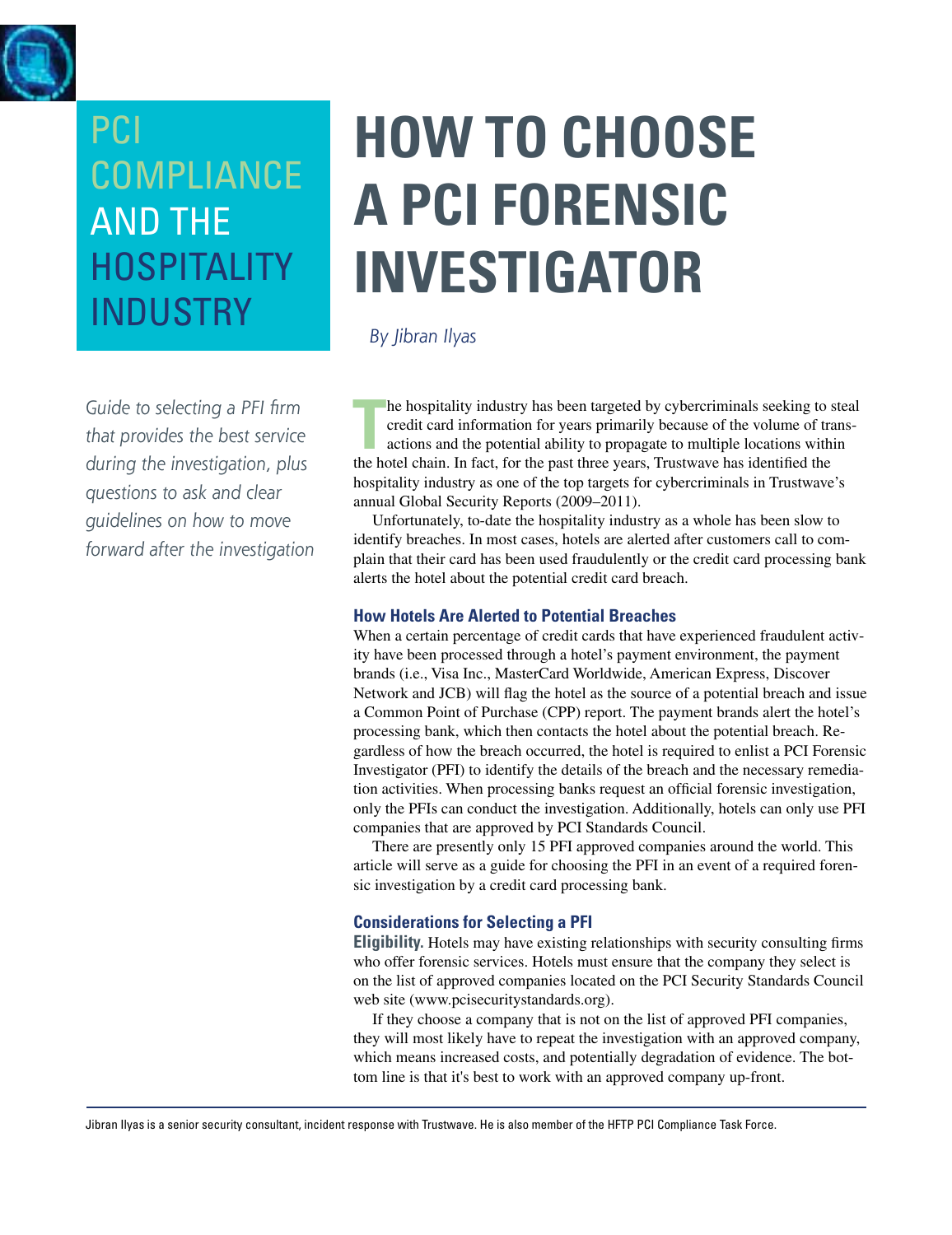**Presence.** An important consideration for choosing a PFI is where the firm can conduct investigations. This is critical for hotels with multiple locations around the globe. Even if those locations are not on the suspected list, it is possible that attackers may have propagated to them through a Local Area Network. Out of the 15 approved PFI firms, there are two firms that can conduct PFI investigations in all regions. While it is not disallowed to use multiple forensic firms for a data breach, it could lead to confusion and increased costs. It is better to have one firm get a comprehensive picture of the environment rather than multiple firms knowing bits and pieces.

**Reputation.** Choose a company with experience in the field. The PFI list changes every year so it is important to ask the company how long it has been certified as a PFI firm. The firms that have been conducting credit card breach investigations for multiple years would most likely have many experiences with complex cases.

Also, the credit card processing banks can be asked for recommendations. Many acquiring bank have dealt with credit card breaches in the past and it's likely they have worked with some or most of the PFI firms. Though they don't select PFI firms, if asked, they may provide a short list to choose from.

Hotels should conduct their own research on the PFI firms. Many firms share their breach statistics and white papers on credit card breaches. Also, look to peers in the hospitality industry for advice and recommendations.

**Timelines.** When a hotel experiences a security breach, they need to act as quickly as possible. Questions for PFI firms include:

- 1. How long will it take to start the investigation?
- 2. How long will it take to complete the project?

For a single property, the project start date should be within five days of signing the paperwork, while the project completion should be within a month. The investigation for multiple locations could depend on the complexity of the case. Also, it is the hotel's right to request weekly updates on the investigations.

Most importantly, the PFI firm must allocate time for questions about the breach and its financial consequences, as well as to its reputation. It is reasonable to request weekly calls to align the parties on the investigation.

**Reporting and Remediation.** PFI firms are required to submit a preliminary report within five business days from the completion of the onsite visit at the suspected property. While additional analysis is required by the PFI firm following the onsite visit, a skilled PFI firm will most often have the ability to discover key information regarding the breach and assist in containment within the first 24 hours of their visit to the impacted location. Therefore, a skilled PFI firm can often assist the hotel in containing the breach prior to their departure.

Completion of the investigation results in a comprehensive final report. The delivery timeframe of this report varies with the size and complexity of the breach. The final report will outline in detail all findings uncovered by the PFI firm per PFI requirements on the PCI Security Standards Council web site (www.pcisecuritystandards.org).

Within the final report, a comprehensive list of completed and outstanding remediation steps will also be documented. In most cases, these remediation steps will mirror PCI DSS compliance requirements. Subsequent to the completion of the PFI investigation, the breached entity will be responsible for fulfilling and validating PCI DSS compliance requirements as quickly as possible. This comprehensive list will assist the hotel in fulfilling their compliance duties.

**Costs.** The costs of hospitality investigations depend on the scope of the investigation. The first thing an investigator will determine is the merchant ID that is experiencing fraud. For example, if the CPP report was called on the hotel restaurant's merchant ID and that restaurant environment is not connected to other areas of the network, then the investigation can be limited to the restaurant environment only and the hotel can save significant costs by not having to investigate outside of that environment.

However, it is very common for hotels to have interface systems that connect the hotel restaurants, spa and other areas within the hotel to a common property management system, so that all charges to one credit card can be consolidated and processed at the check-out time. It is important for hotels to have a complete understanding of the systems that process, transmit or store credit card data so that they can provide adequate information to the PFI firm, which will assist the PFI firm in properly scoping the engagement in order to supply an accurate quote.

The scope of the investigation could also increase based on connectivity with the corporate location and/or other franchisee locations. Hotels should ask PFI firms about the costs in the event of scope increases to encompass multiple locations and systems so that there are no surprises during the investigation.

**Disclosure of Information.** Per PFI contracts, firms are required to submit reports to the client, as well as the contracted acquiring bank and the impacted card brands. At the time of selecting a PFI firm, hotels should inquire about their data disclosure policy and be comfortable with their policies. Many mature PFI firms have relationships with law enforcement agencies and will share data per the authorization of the client. While it is important to share the forensic findings with law enforcement agencies to catch the attackers, the decision to share the data with any parties other than acquiring bank and card brands lies on the shoulders of the impacted client.

Without a doubt, credit card data breaches are stressful and can be expensive. Hotels should look for a PFI firm that has a great reputation and is capable of handling complex cases. The requirements in this guide are designed to help organizations within the hospitality industry select a PFI firm that can provide them with the best service during the investigation, questions to ask them, and clear guidelines on how to move forward after the investigation. ■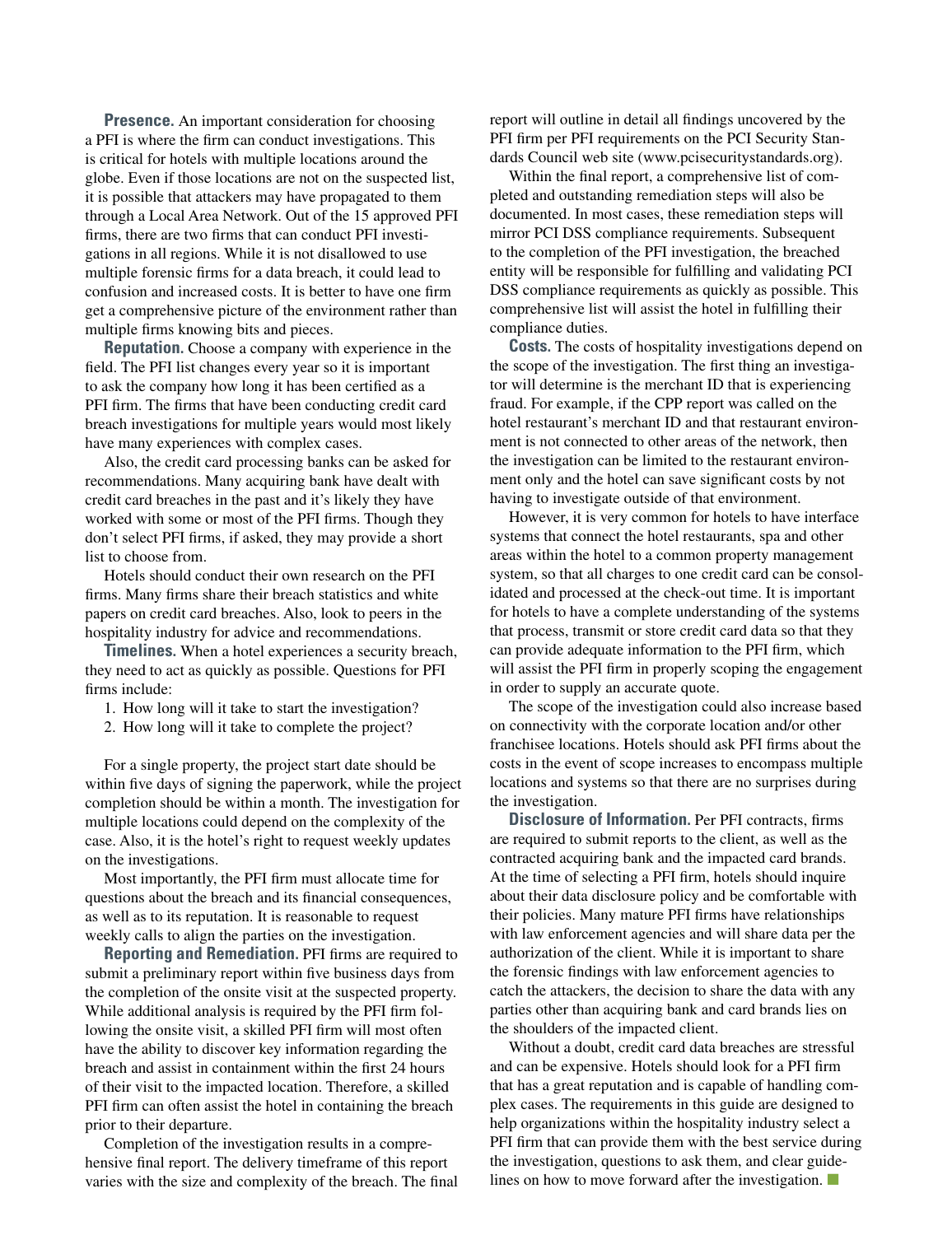<span id="page-21-0"></span>

#### *Part I of II*

*Take an affirmative action approach to data security to reduce the chances of a breach occurring or to minimize the consequences of a breach should one happen.* 

*Part II, "Common Mistakes in Data Security: Post-breach," will run in the August/September 2012 issue.*

# **Common Mistakes in Data Security: Pre-Breach**

*By Douglas H. Meal, Esq.* 

ata security breaches are both pervasive and expensive — especially in<br>the hospitality industry. It is therefore incumbent on all businesses, but<br>particularly those in the hospitality industry, to take meaningful action<br>re the hospitality industry. It is therefore incumbent on all businesses, but particularly those in the hospitality industry, to take meaningful action to reduce their chances of suffering a data security breach in the first place and to limit their exposure to a data security breach should they be unfortunate enough to suffer one. This topic will be presented in two separate articles. In this issue, I will discuss common pre-breach mistakes; and in an upcoming issue, I will discuss post breach mistakes.

Plainly, the best way for a company to protect itself against the enormous financial and reputational exposure presented by a data security breach is to take affirmative action, before suffering a data security breach, designed to reduce the chances of a breach occurring or to minimize the consequences of a breach should one happen. All too often, however, a company's pre-breach actions actually serve to increase, rather than decrease, either the likelihood of a company's suffering a breach or the company's costs of dealing with a breach should it incur one. In particular, data security breach victims frequently make at least one of the following crucial pre-breach mistakes.

#### **Insufficient Empowerment of and Investment in the IS Function**

While some data security breaches result from a hacker's exploitation of a security vulnerability that was neither foreseen nor reasonably foreseeable by the breached entity, in many cases the intruder exploits a deficiency in the information security measures that are in place to protect the intruded-upon network. Insufficient empowerment is best addressed by ensuring the IS function is both separate from the company's IT function and reports directly to a function that sits above the IT function. Insufficient investment is more difficult to avoid, but the best approach for avoiding the human errors that are the lifeblood of hackers is for a company to invest in sufficient IS personnel and technological support to enable the IS function to adopt a "fail-safe" approach to information security implementation, under which separate personnel check, double-check and even triple-check that any given information security measure is in fact being implemented in accordance with the information security plan that is in place.Building a quality assurance component of this sort into a company's overall information security plan would be expensive, and would not eliminate all the isolated human errors that are the source of many breaches, but doing so should substantially reduce the amount of such errors that would otherwise occur.

Douglas H. Meal, Esq. is a partner with Ropes & Gray LLP and a national leader in defending victims against the monetary claims and government investigations that data security breaches invariably generate. This information is general and educational and is not legal advice. For more information, please visit www.hospitalitylawyer.com.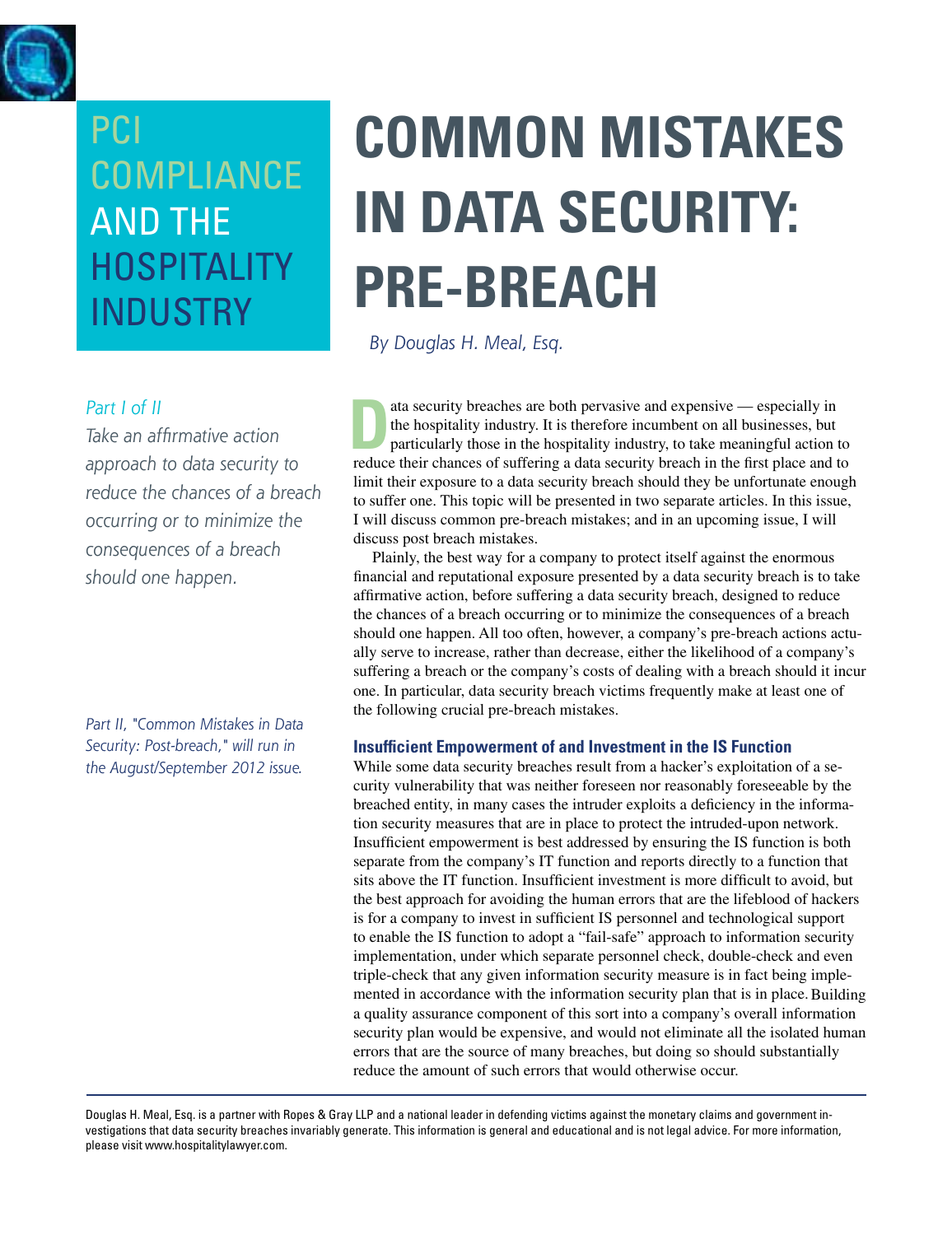

#### **Relying Unduly on an Outside Assessor**

Many companies retain outside assessors to evaluate the adequacy of the information security measures that they have in place. As a general proposition, the use of an outside assessor such as a QSA is a wise decision, for the outside assessor may well identify information security deficiencies that the company in question otherwise would have left uncorrected. Having said that, companies that retain outside assessors to evaluate the adequacy of their information security measures often make the mistake of relying on those assessors unduly.

How does a company avoid making the mistake of placing undue reliance on an outside security assessor? The key thing is for the company to understand what sort of assessment it is getting from whatever outside assessor it is hiring. A standard QSA-style security assessment provides very little assurance that the company has adequate information security measures in place (as shown by the many, many companies that have suffered substantial data security breaches immediately after having been certified by a QSA as PCI DSS compliant), so companies should place very little reliance on such assessments from an information security perspective and instead should view such assessments largely as a means of satisfying contractual obligations they may have to conduct such assessments. On the other hand, an outside security assessment that goes beyond the standard review process and instead represents an effort to conduct a comprehensive evaluation of the efficacy, implementation and maintenance of a company's information security plan can be a very effective component of a company's effort to protect itself against suffering a data security breach.

#### **Publicly Touting Your Information Security**

Many companies that have suffered data security breaches in recent years made public statements, prior to the occurrence of the breach that they incurred, describing to some degree or in some manner the security measures they had in place to protect the data that wound up potentially being compromised in the breach. But, when a data security

breach occurs that potentially compromises the personal information covered by statements of this sort, such statements become a focal point for the plaintiffs' class action bar and the regulatory authorities.

How does a company avoid making the mistake of publicly touting the information security measures it has in place for whatever personal information it is handling? As a starting point the company can eliminate from its web site or any other customer facing materials any discussion, or at a minimum any language that might possibly be construed as a promise or representation, as to the efficacy of the security measures it has in place to protect personal information.

An even more protective approach would be to couple the elimination of such language with a prominent disclaimer of any promise or representation, express or implied, as to the company's security measures regarding personal information. Such a disclaimer would likely enable the company to protect itself not only against the misrepresentation and deception claims described above, but also against the implied contract claims that have recently survived dismissal in consumer class actions stemming from data security breaches.

#### **Not Having the Right Incident Response Plan in Place**

The actions a company takes and fails to take in the first days and weeks following its discovery of a data security breach are actions the company will have to live with for months and years as it deals with whatever claims and regulatory investigations emerge from the breach. So what is the right sort of incident response plan? Some companies that do not have a plan go too far in the other direction when they decide to adopt one, developing extremely complex incident response plans that seek to anticipate every conceivable eventuality and control every step of the process of handling whatever eventuality actually occurs. Such plans are of limited value in actual practice, especially in the context of a major data security breach, because they are so cumbersome and rigid that the team handling the breach winds up having neither the time nor the patience to follow the plan.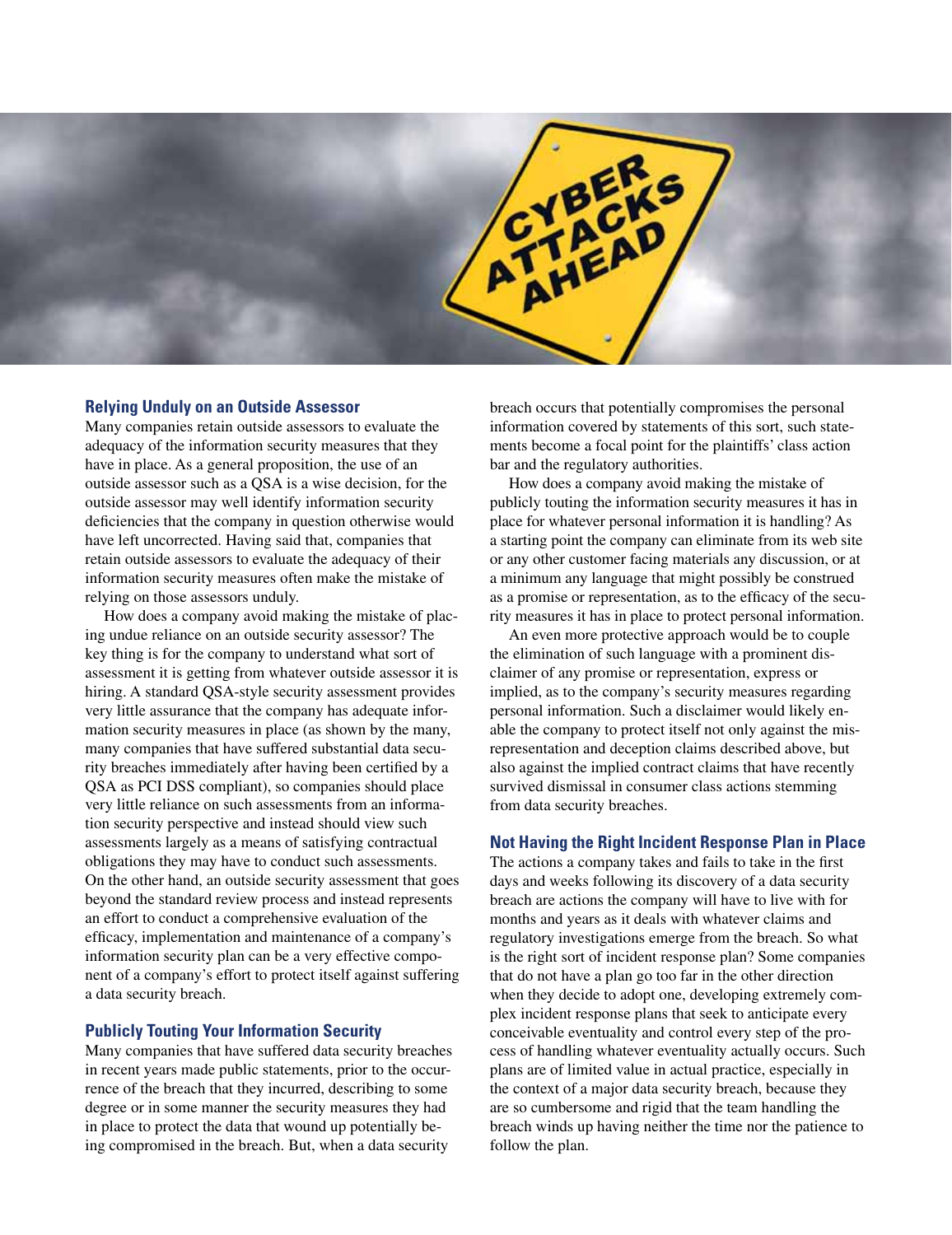

The best incident response plans strike a middle ground by keeping things simple and keeping things flexible, with their primary focus being:

- Identifying the members of the incident response team, including back-ups for each team member and thirdparty vendors who can be called upon, such as outside counsel, a forensic investigatory firm and a public relations firm.
- Specifying each team member's role on the team.
- Setting forth a "what may happen" reminder list identifying the issues the team may need to consider depending on the nature and magnitude of the breach.
- Most important, emphasizing the criticality of getting outside expertise (be it legal, forensic or PR) involved sooner rather than later, as they will know immediately from experience how to respond to the particular situation that is being presented, making it unnecessary for the plan to try to anticipate each such situation.

In short, the plans should focus on getting the right team with the right expertise in place and on the ground as fast as possible and then giving that team the flexibility to rely on the team members' judgment and experience in making decisions as to the particular situation that has occurred.

#### **Not Having the Right Insurance in Place**

There is a wide variety of insurance products that potentially could cover at least some of the losses that a company is exposed to when it suffers a data security breach. Neither the traditional insurance products nor the newer Cybersecurity products will provide any coverage for losses stemming from a data security breach unless they are drafted so as to provide such coverage. That being the case, to the extent a company wants or expects to be able to rely on insurance coverage for protection in the event of a data security breach, it is incumbent on the company to evaluate its insurance policies before, not after, a data security breach occurs. Such an evaluation needs to focus closely on two distinct issues: coverage scope and coverage amount.

**Coverage scope issues.** Whether a company is looking at one or more of the traditional insurance products, or a Cybersecurity product, or some combination thereof, it should pay careful attention to whether the policy terms actually cover the potential losses that the company is worried about. One particular area that should be focused on is coverage for the cost of complying with regulatory obligations that are triggered by the breach (such as the state notification statutes) and/or the costs of responding to and resolving whatever regulatory investigations emanate from the breach. Oftentimes neither the traditional products nor the Cybersecurity products are designed to cover such costs, which is problematic given that regulatory-related costs are a staple of virtually every data security breach and hence are exactly the sort of costs that a company would

presumably be expecting to protect itself against when it purchases insurance against data security breaches.

Similarly, the company should investigate whether, when a data security breach involves payment card data, the company's policies cover the costs of complying with the card brand rules that are triggered by the breach (such as paying for a card-brand-commissioned forensic investigation of the breach) and/or defending and resolving the breach-related claims for issuer fraud and fraud prevention costs that are customarily made by the card brands. The card brand liability that can result from a data security breach involving payment card data can be quite substantial and is almost always far and away the largest liability generated by such a breach, companies that do not focus on this issue before the fact are often quite surprised and disappointed to find out after the fact that they purchased data security breach insurance that does not even cover the principal liability that data security breaches tend to generate.

**Coverage amount issues.** A company looking to purchase data security breach insurance must evaluate not only whether the insurance has the right coverage scope, but also whether it has the right coverage amount. The evaluation should be predicated on a thoughtful analysis of the financial exposure that a data security breach would pose for the company, given its particular circumstances. A company's financial exposure to a data security breach depends on a wide range of variables, many of which may not be readily apparent to somebody not well experienced in data security breach cases. Accordingly, companies may want to consider obtaining expert outside advice to assist them in analyzing their potential data security breach financial exposure for purposes of determining the appropriate amount of data security breach insurance coverage they should seek to purchase.

Unfortunately, many companies that suffer data security breaches wait until after they are breached to undertake a rigorous analysis of whether the insurance policies they have in place are broad enough in scope and large enough in amount to protect them against at least a substantial portion of the costs they stand to incur by reason of the breach. By that time, of course, it is too late to adjust either the scope or the amount of whatever policies the company has purchased. All companies are well advised to engage in a rigorous review of the scope and amount of their insurance policies as they apply to data security breaches and to negotiate with their insurers, before a breach occurs, any adjustments to their policies that may be necessary to provide them with the insurance that they conclude they need and that they may well have thought they were already getting. ■

Look for part two, "Common Mistakes in Data Security: Post-Breach" in the August/September 2012 issue of *The Bottomline*.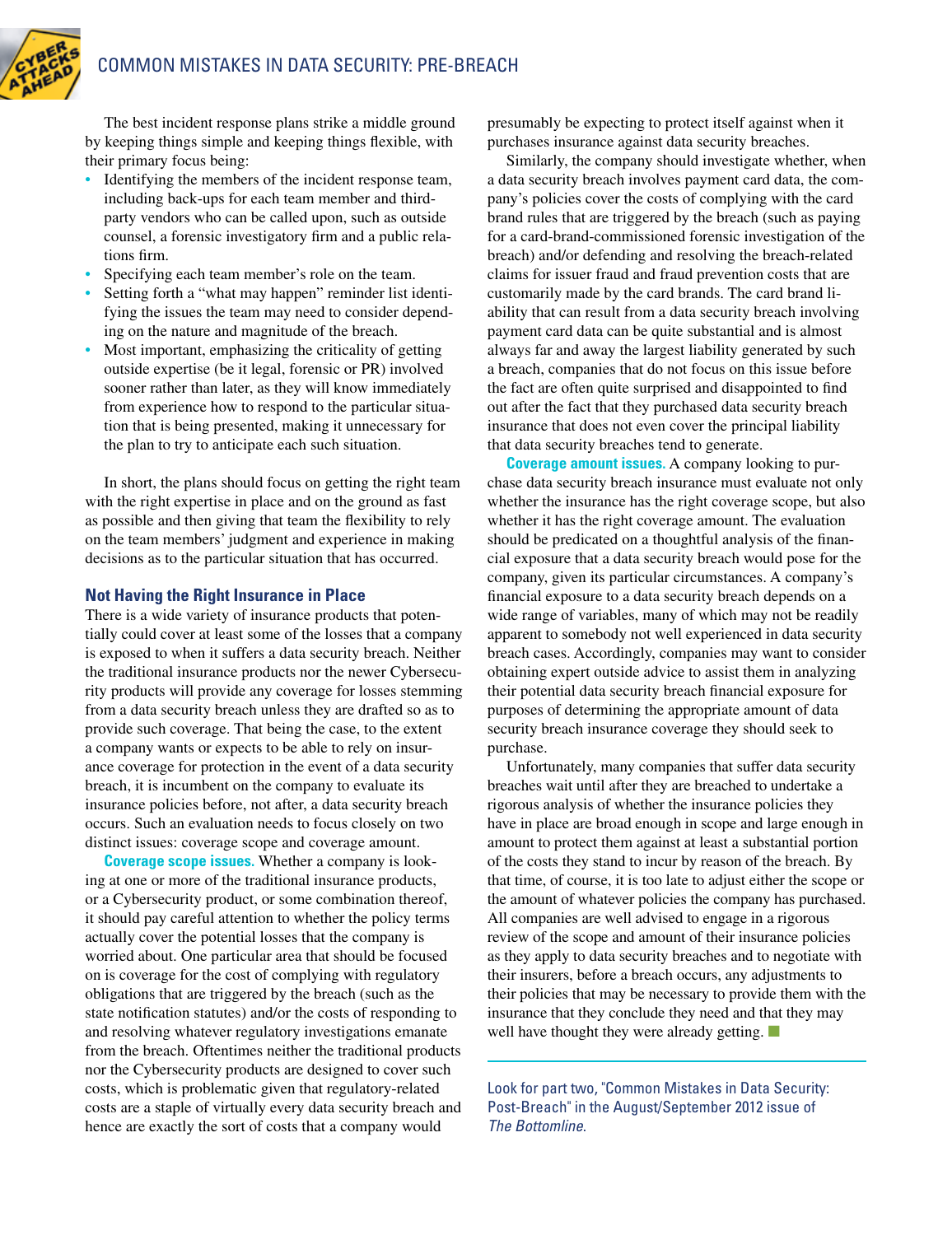## <span id="page-24-0"></span>**Warning: Outsourcing can be a potential security hazard**

*Be diligent when sharing sensitive data with an outside provider, because ultimately the security responsibility is yours*

> *By Howard Glavin CPP, CISM, CRISC, QSA, PA-QSA, CTGA*

The decision to outsource an IT process comes about when a business looks to meet specific needs without having to lay out the cost to meeting them in-house. As part of this convenience though, a company doesn't reduce its PCI liability. It fact, it generally increases, since the data is in the hands of additional parties with no contractual PCI compliance requirements forced on them. If you do decide to work with an outside service provider and give them access to sensitive data, be sure to investigate their security measures before you commit. Ultimately it is your company that is responsible for the sensitive data.

#### **Who is Responsible in the Event of a Breach?**

Who is responsible in the event of a breach is strictly based on the contract. Normally the card brands contract with the acquirers and processors. The acquirers and processors then contract with the merchants and direct contracted



service providers. This part is easy to follow since it is all based on who is contracted to whom.

The next step is a lot less simple to track, as the merchants then contract with other entities for payment processing. These contracted parties are not known to the acquirers or the processors. It is common for these contracted parties to also outsource parts of their business to other service providers. This creates a daisy chain where the end liability to the contract for compliance stops with the acquirer, service providers or the card brand direct contract.

Currently for Report on Compliance (ROC) reporting, all service providers are required to be listed by the card brands. In the European Union these "service providers" are required to become registered agents sponsored by the company that was under contract to the card brands, acquirers or service providers such as processors. The U.S. has a similar process currently not mandated by VISA.

Howard Glavin CPP, CISM, CRISC, QSA, PA-QSA, CTGA is vice president of K3DES LLC.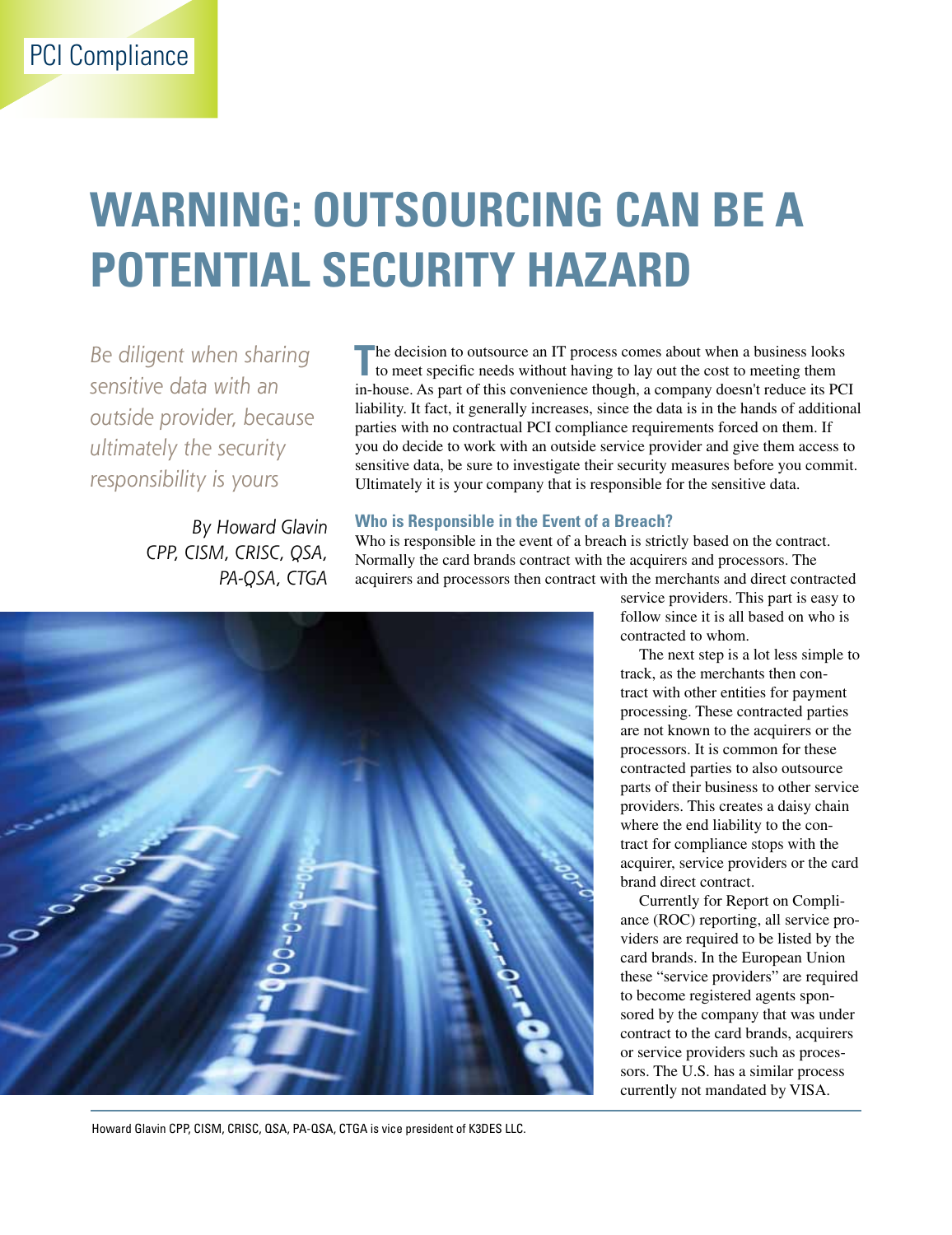### PCI Compliance

*It is incumbent on the company contracting with a provider to understand what the provider is certified for. Generally providers are not 100 percent PCI compliant with all 12 requirements… These partially certified companies don't generally advertise this partial certification on their web sites, nor volunteer what areas they are or are not certified for.*

In short, if your company is the one initiating the contract between the acquirer or processor, then the ball stops with your company. You have to go after the service provider you hired if you can prove or suspect them of allowing or causing the breach.

#### **Outsourced Entities and PCI Compliance**

To make it more confusing, a large number of these service providers have enacted PCI Compliance initiatives on their own, and then advertise their efforts to increase business. These service providers come in many forms and varying degrees of PCI Compliance. Generally these companies are broken into the following categories:

- Co-location data centers
- Token development companies
- Call centers
- Niche businesses catering to specific verticals:
	- » Hospitality off hours assistance
	- » Web site management
	- » Vulnerability management
	- » Network management
	- » Vendors for devices
	- » Vendors for applications
	- » Managed service for alert management
- » Scanning companies
- » Penetration testing companies
- » Reservation agents
- » Tour and cruise agents
- » Insurance agencies with independent agents
- » Help desk management
- » User management
- » Cloud computing and data storage
- » Batch report processors
- » Demographic firms for business growth activities
- » Bulk mailers
- » Shared data storage
- » Others

It is incumbent on the company contracting with a provider to understand what the provider is certified for. Generally providers are not 100 percent PCI compliant with all 12 requirements. For example:

- Co-location data centers that only furnish ping, power and pipe are normally only certified for Requirement 9: Restricting Physical Access; and
- Others in niche markets are generally only certified for Physical Access and a minimum number of other requirements, such as user management.

These partially certified companies don't generally advertise this partial certification on their web sites, nor volunteer what areas they are or are not certified for. The fine print in the contracts will in some cases spell this out. For example, a cloud computing company may advertise that they are PCI compliant. Though, when you do review the contract and/or their actual certification scope, you find the company is only certified for physical protection, such as a co-location data center. All the remaining requirements are the burden of the individual contracting their service.

#### **Risk vs. Reward**

The decision to outsource a service for your company is not something that should be taken lightly. If you are only outsourcing to reduce your liability for PCI compliance, you may have actually increased it by involving other companies (as well as the additional companies they may have contracts with) who are not responsible for your customer data. Of course, there is a strategic advantage to outsourcing when you know what you are getting into and what data and processes they can see or impact. In any case, you are the company of record for liability. It will be your company that the headlines site and the company that was breached.

Outsourcing, when entering into this relationship, requires you to know the proper constraints and all the entities involved in your data stream that, in fact, could add to your bottom line. The amount of risk you take with these companies is up to the strength of your contract, and in any case, stops with you as the contractor.

When a company you are considering for outsourcing states they are SSAE-16 (SAS-70) or similarly compliant, this is not PCI compliance and should not be considered to be the same compliance requirements. If the company you are going to outsource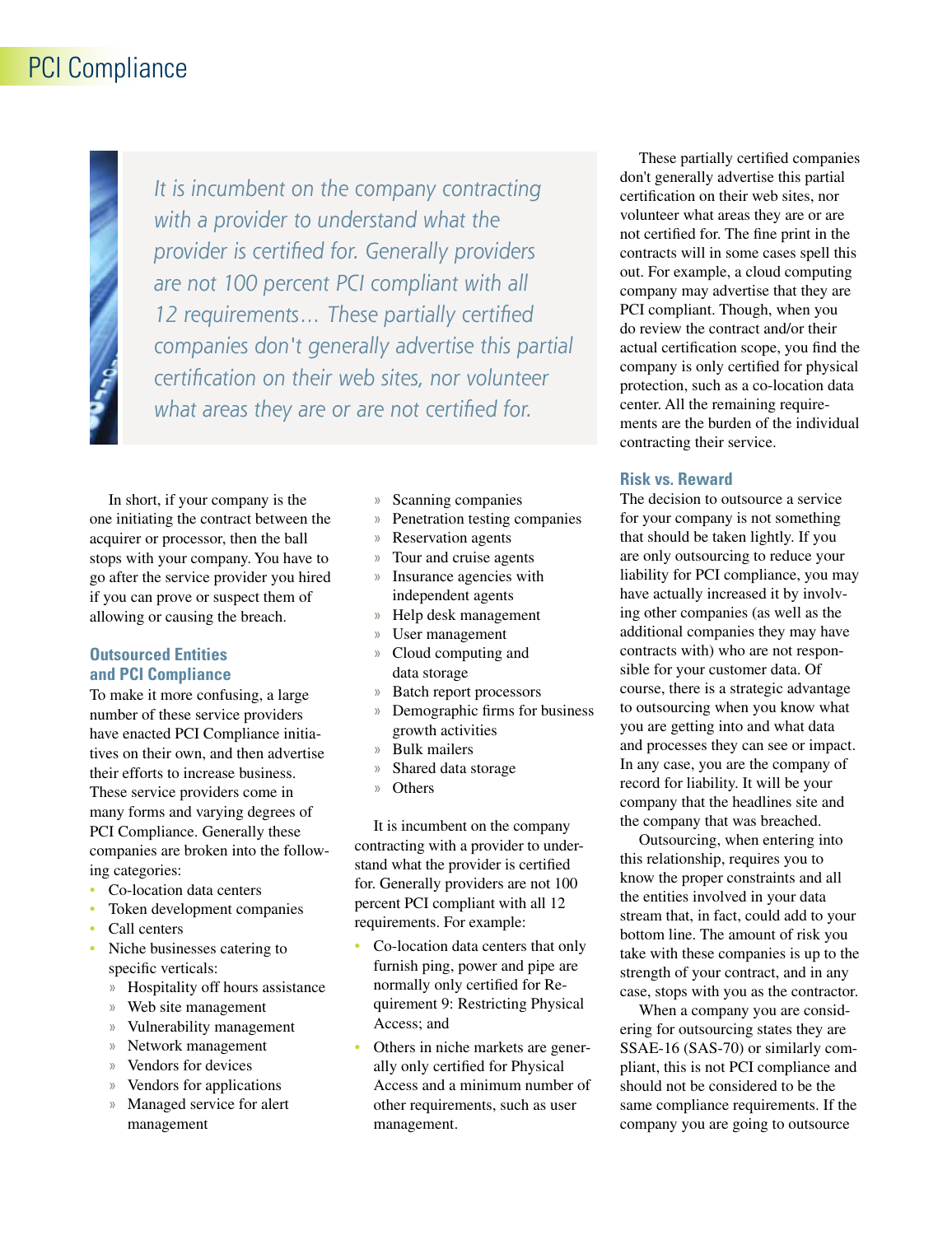with also states they are PCI compliant, investigate further and ask for the scope of the assessment performed by a third party QSA (Qualified Security Assessor) firm or done internally by an ISA (Internal Security Assessor). If they say they used a Self-Assessment Questionnaire (SAQ) and self-filed, be very cautious. They may have filed incorrectly by not knowing what the requirements actually mean, or may have reported a state they were not at when they filed the SAQ.

As of January 1, 2012, Master-Card requires all companies filing as a Merchant Level 1 and 2, Service Provider or Processor need to use a certified ISA or QSA firm for all assessments. Merchants are defined as:

Level 1: 6 million transactions per card brand per year or if previously experienced a breach.

• Level 2: 1 to 6 million transactions per card brand per year.

Service providers have only two levels and both are required to adhere to the reporting process either using a QSA firm or an ISA that has passed the training and meets the business requirements.

- Level 1: 300,000 or more transactions per card brand per year
- Level 2: Up to 300,000 transactions per card brand per year

The other item to remember about outsourced entities, is that they are service providers who are not under contract with anyone but you in the card data process. Additionally, their cumulative number of transactions is what defines their level.

Remember that PCI compliance requires annual reporting on your anniversary date of your initial filing. For outsourced service providers, if they state they are PCI compliant and more than one year has passed since the initial filing, even if it was restricted to a small portion of the requirements, they are out of compliance.

#### **The Final Word**

Choosing to outsource part or all of your business is a decision that carries some risk. If carried out without proper due diligence, it could easily cost your company and have your reputation adversely affected on the front page headlines, when you thought all along that you had contracted it away.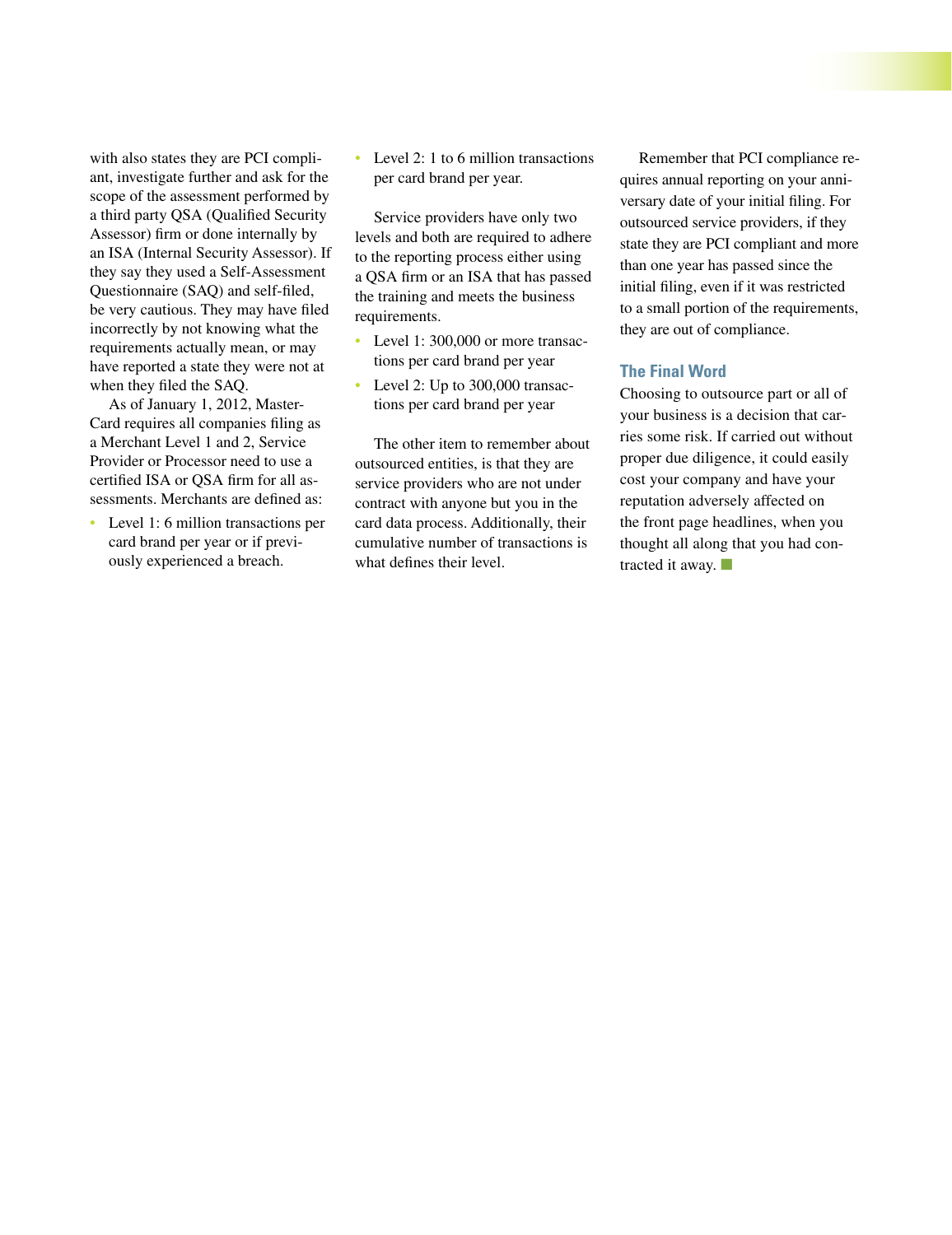# <span id="page-27-0"></span>**no End-point for compliance**

*Tactics for maintaining your security initiatives*

*By Jeremy Rock, CHTP*

**I** f you are like most hotels and resorts, you have probably reached your saturation point with regards to PCI compliance. You've been inundated with information over the past few years on what it is and why you need to be compliant. Additionally you've undertaken your own documentation and exhaustive compliance initiatives to ensure that your property is compliant and meets the PCI requirements. More than likely you're at a point where you feel that the time has come to move on to other more important things (Like selling rooms and generating revenues to pay for the PCI compliance initiatives that were recently implemented).

However before you check the PCI compliance initiative off your to-do list, it's important to realize that becoming compliant was simply just the first stage of the requirement — *maintaining* compliance is really what the initiative is about. Reports are starting to emerge of hotels and resorts that are being breached for a second and third time. In the majority of these cases, it has been



due to a lack of vigilance as it relates to ongoing compliance efforts.

So what are the things that you need to be concerned with and what should you be doing to maintain your ongoing compliance efforts? While the list is long, the following are some of the key items that you should focus on.

**Intrusion detection systems (IDS) and file monitoring.** These systems need to be set in place and actively monitored. If the systems are taken offline or the alerts are not followed up in a timely manner, your network could be subject to being compromised. In some cases properties have considered the ongoing expense of these "services" (some of which may be managed externally) to be too costly and have elected to remove them. In these cases, if the alert notifications or exception reports are not being acted upon or being received in a timely manner, the property or organization is at risk of being breached.

Jeremy Rock, CHTP is president of the RockIT Group based in Anaheim, Calif. He is also a speaker at HITEC 2012.